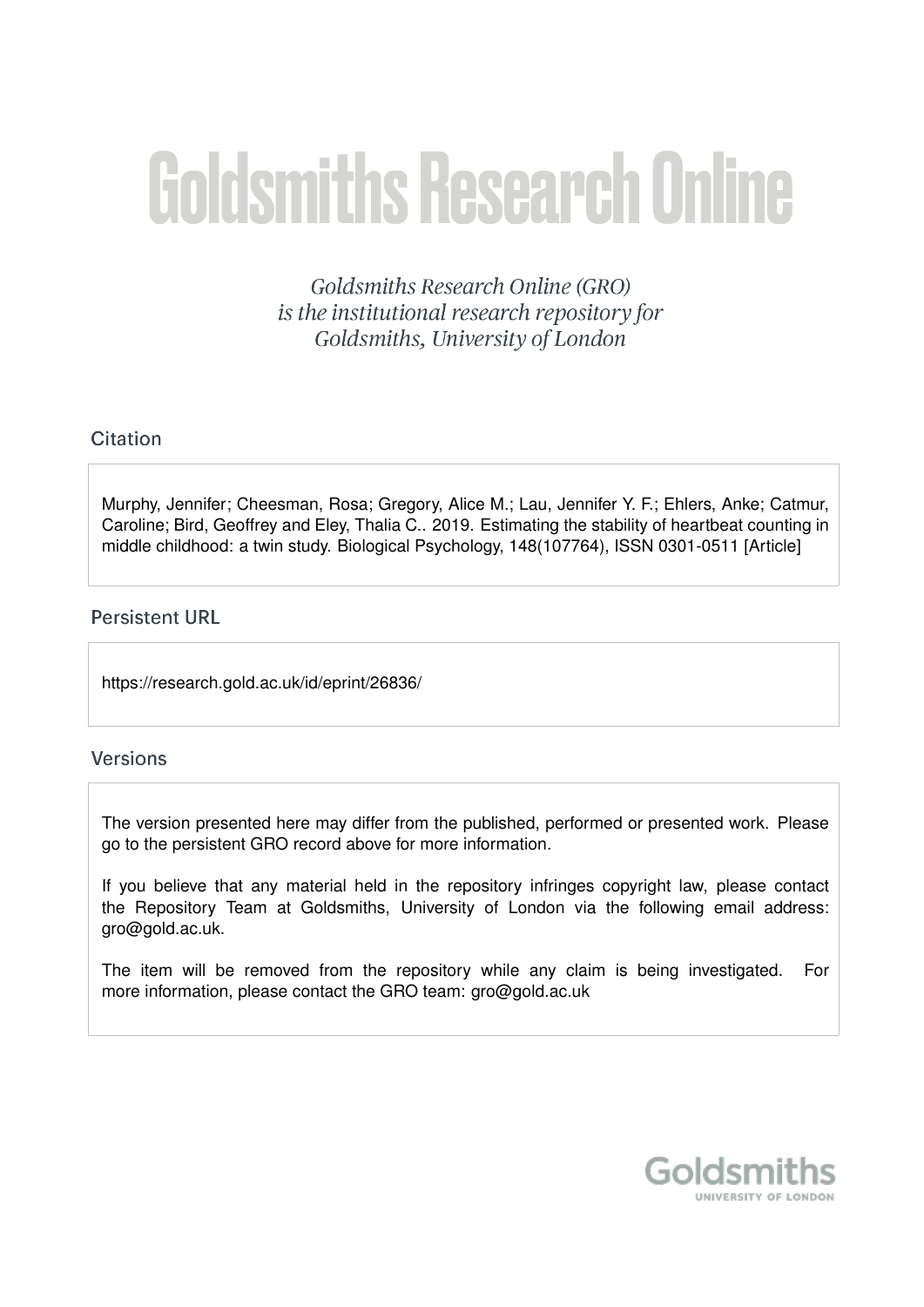**Journal:** Biological Psychology **Running head:** etiology of heartbeat counting stability in childhood **Word count:** 6747 words **Submission date:** 1<sup>st</sup> April 2019; Revision date: 5<sup>th</sup> August 2019

# **Estimating the stability of heartbeat counting in middle childhood: a**

# **twin study**

Jennifer Murphy<sup>1\*</sup>, Rosa Cheesman<sup>1\*</sup> Alice M. Gregory<sup>2</sup>, Jennifer Lau<sup>3</sup>, Anke Ehlers<sup>4</sup>, Caroline

Catmur<sup>3</sup>, Geoffrey Bird<sup>1,4</sup> & Thalia C. Eley<sup>1,a</sup>

\*equal contributions

<sup>1</sup>Social, Genetic and Developmental Psychiatry Centre, Institute of Psychiatry, Psychology and

Neuroscience, King's College London

<sup>2</sup>Department of Psychology, Goldsmiths, University of London

<sup>3</sup>Department of Psychology, Institute of Psychiatry, Psychology and Neuroscience, King's

College London

<sup>4</sup>Department of Experimental Psychology, University of Oxford

<sup>a</sup> Corresponding author: Thalia Eley

+44 (0)20 7848 0863

[Thalia.eley@kcl.ac.uk](mailto:Thalia.eley@kcl.ac.uk)

Social, Genetic and Developmental Psychiatry Centre

Institute of Psychiatry, Psychology and Neuroscience - PO80

De Crespigny Park,

Denmark Hill, London,

United Kingdom, SE5 8AF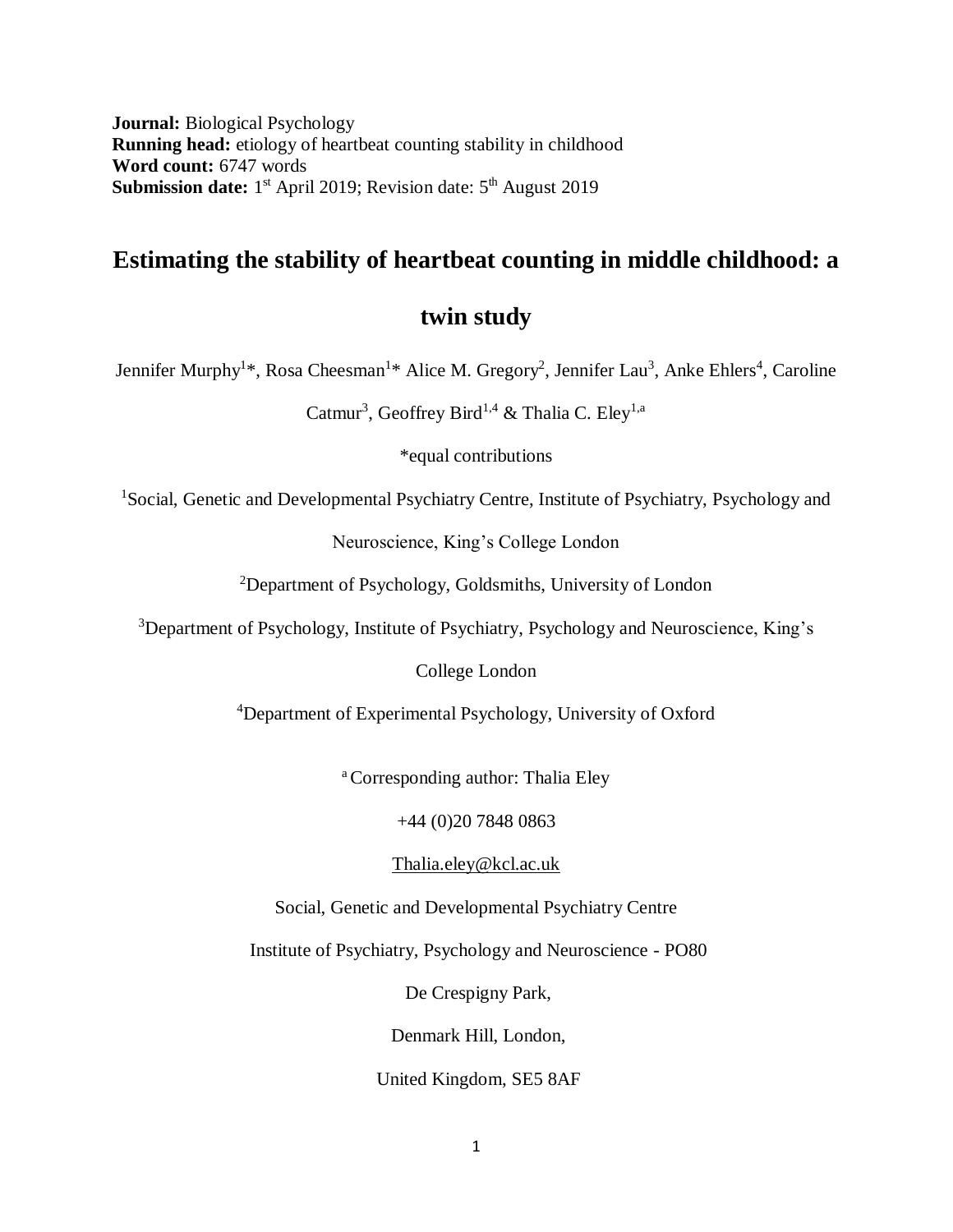# **Research Highlights**

- We assess the etiology of stability in heartbeat counting performance in childhood
- Moderate stability of heartbeat counting is observed
- Non-shared environmental factors contribute most to stability
- Heartbeat counting is not associated with mental health or emotion recognition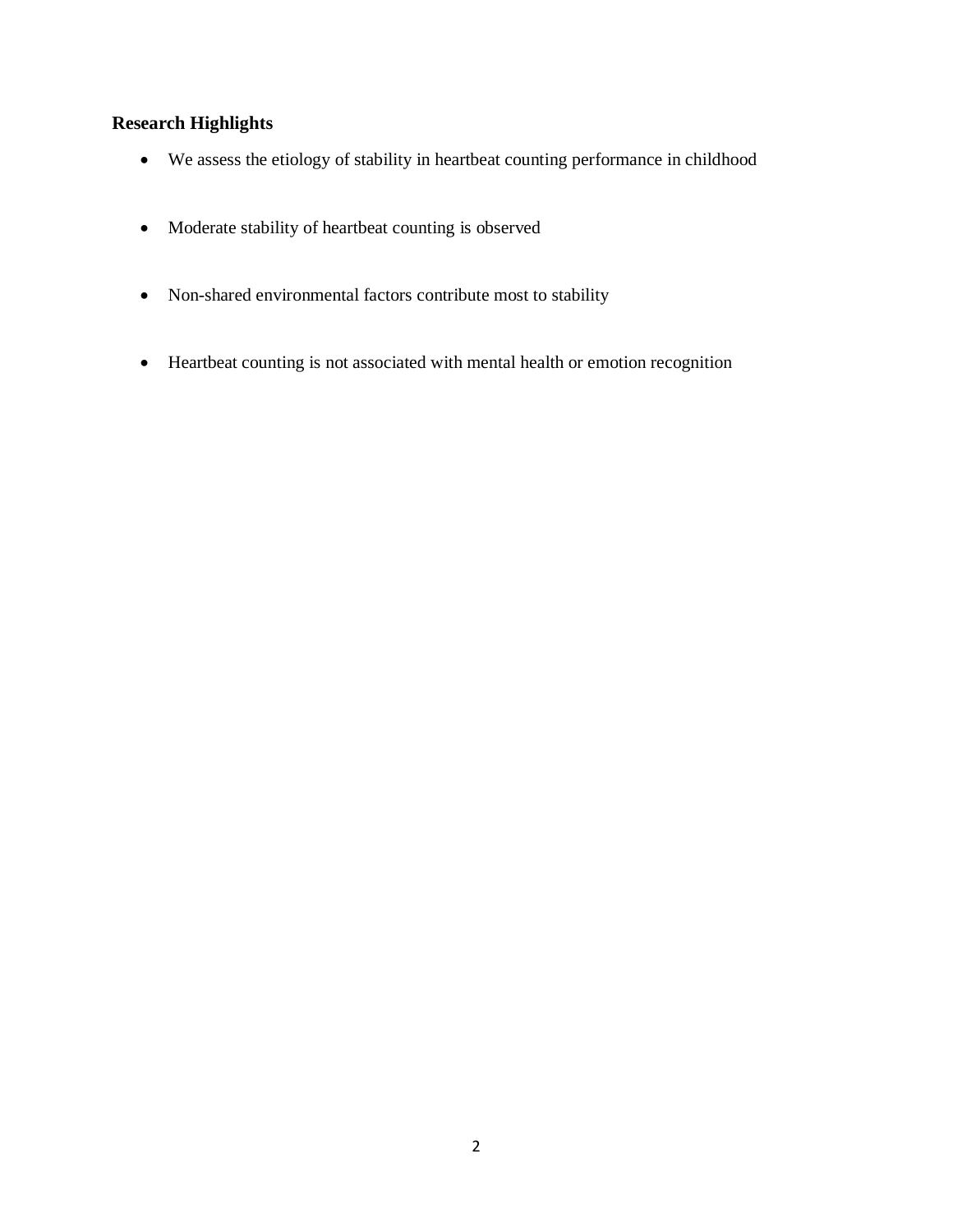#### **Abstract**

There is growing interest in interoception, the perception of the body's internal state, and its relevance for health across development. Most evidence linking interoception to health has used the heartbeat counting task. However, the temporal stability of the measure, particularly during childhood, and the etiological factors that underlie stability, remain largely unexamined. Using data from the ECHO twin sample we estimated the magnitude of genetic and environmental influences on the stability of heartbeat counting across two years (age 8-10), the longest timeframe examined. Heartbeat counting accuracy was modestly correlated across time, (*r*=.35), and accuracy improved with age. Non-shared environmental factors accounted for the most variance at both time points and were the main contributors to temporal stability of heartbeat counting. Future research should seek to identify these non-shared environmental factors and elucidate whether this relatively modest stability reflects variability of interoception across development or unreliability of the heartbeat counting task.

**Keywords:** Interoceptive accuracy; interoception; heartbeat counting; stability; heritability; Twins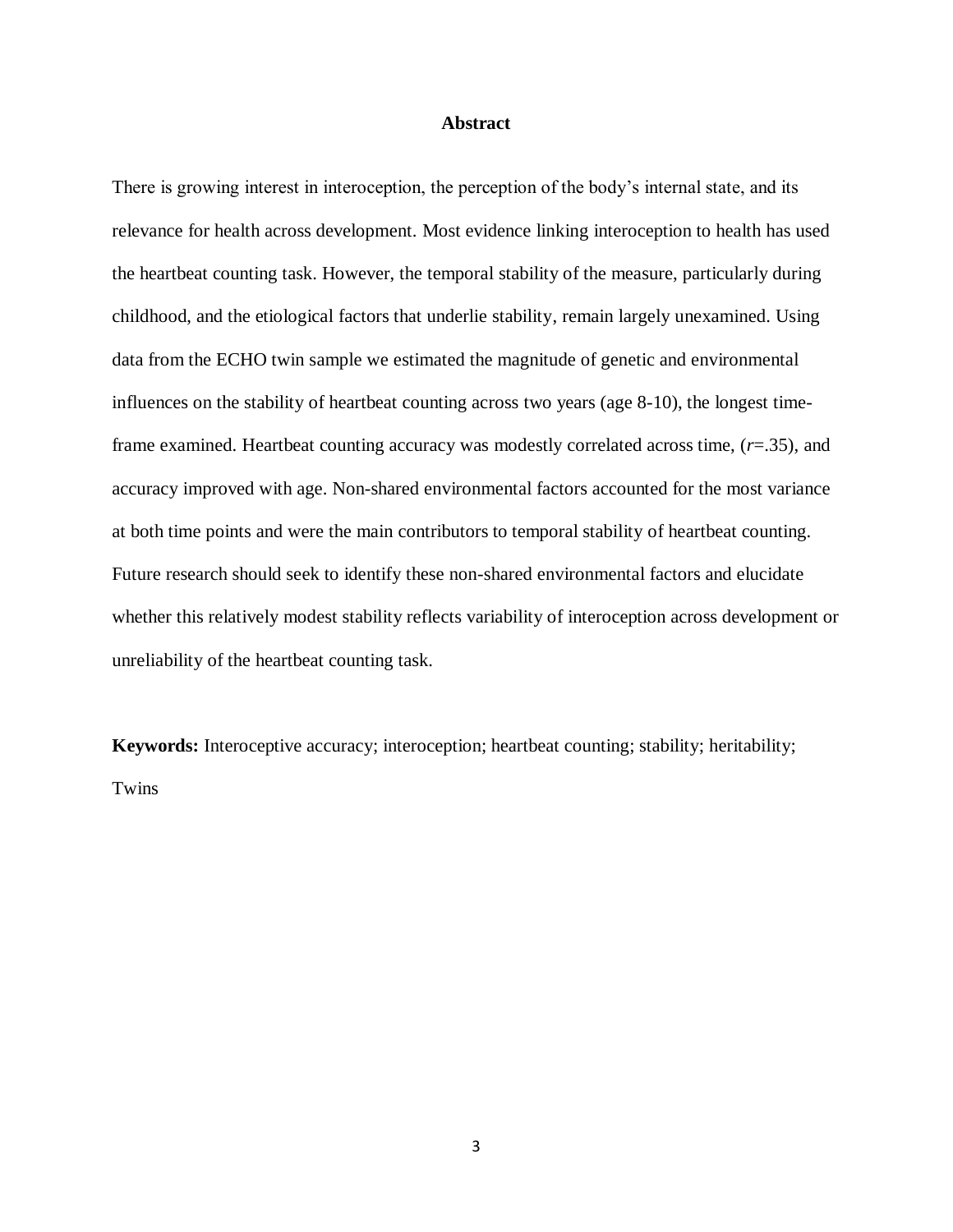#### **Introduction**

In recent years there has been a growing interest in the importance of interoception, the perception of the body's internal state (Craig, 2002; Khalsa et al., 2018), for health and aspects of higher order cognition (Khalsa & Lapidus, 2016; Khalsa et al., 2018). Indeed, atypical interoception (both unusually good or bad interoceptive ability) has been proposed to underlie a number of transdiagnostic and disorder-specific symptoms. For example, high anxiety has been linked to unusually high interoceptive ability, whereas depression is often associated with poor interoceptive ability (Murphy, Brewer, Catmur, & Bird, 2017; Khalsa & Lapidus, 2016; Khalsa et al., 2018). Within the typical population, poor interoceptive accuracy has also been linked to atypical cognition in domains as diverse as decision making (e.g., Dunn et al., 2010), theory of mind (e.g., Shah, Catmur, & Bird, 2017) and emotional processing (e.g., Terasawa, Moriguchi, Tochizawa, & Umeda, 2014).

Much of the research that has examined how individual differences in interoception are related to health (e.g., depression, anxiety or sleep problems) and aspects of higher order cognition (e.g., emotion recognition) has utilized the heartbeat counting task as a measure of interoception (Dale & Anderson, 1978; Schandry, 1981). In this task, participants are asked to count their heartbeat over a series of intervals whilst their objective heartbeat is recorded. The participant's count is then compared to the objective measure to determine its accuracy. Despite widespread use of this task for quantifying interoception, in recent years there has been increasing focus on the *validity* of heartbeat counting as a measure of interoception. Indeed, questions have been raised as to the validity of the task as a measure of interoceptive accuracy given evidence that individual differences in physiology, heart rate knowledge, differences in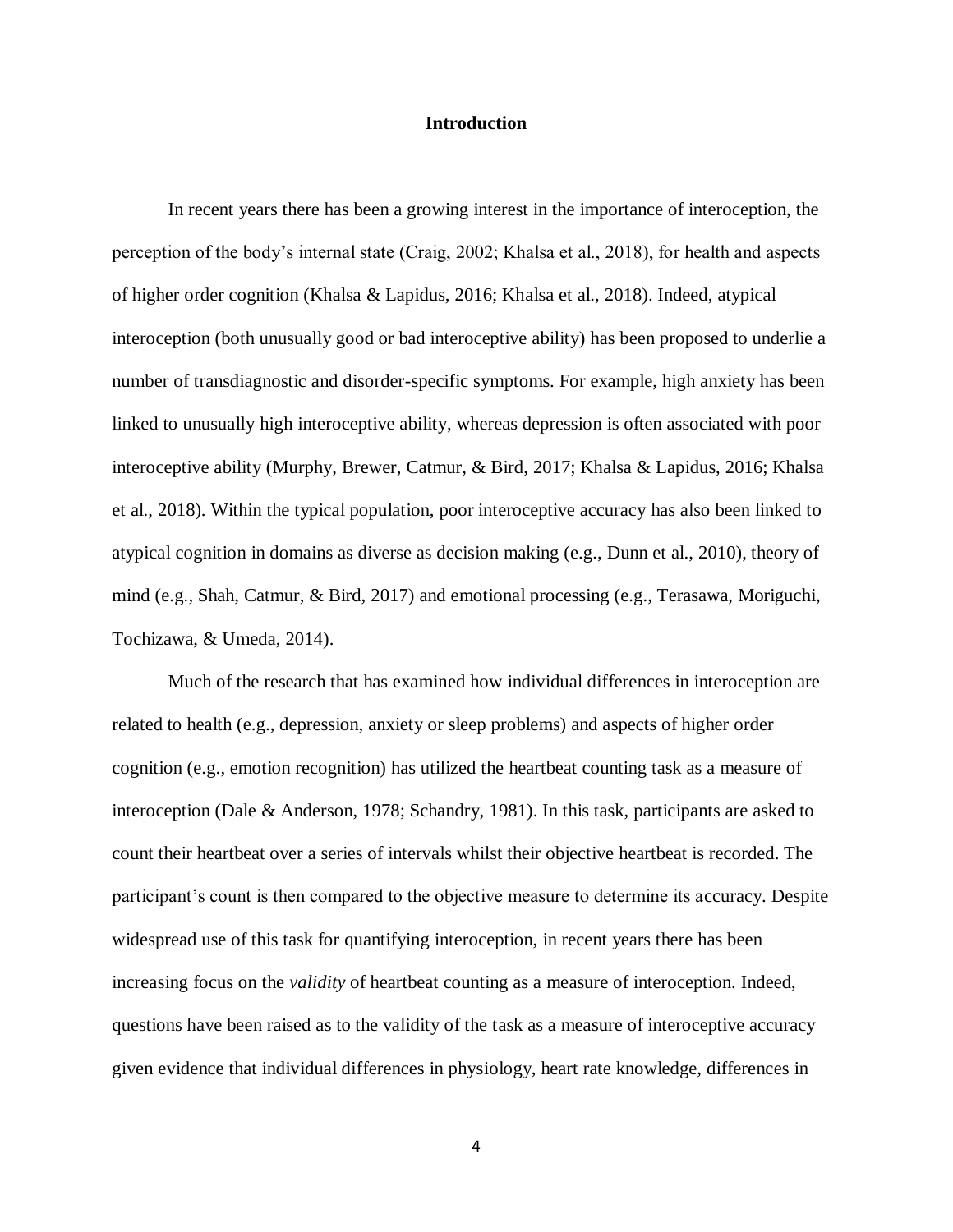task administration, and non-interoceptive factors may contribute towards task performance (e.g., Desmedt, Luminet, & Corneille, 2018; Khalsa, Rudrauf, Sandesara, Olshansky, & Tranel, 2009; Murphy, Brewer, Hobson, Catmur, & Bird, 2018; Ring, Brener, Knapp, & Mailloux, 2015; Zamariola, Maurage, Luminet, & Corneille, 2018).

Despite this research focus on the *validity* of the heartbeat counting task as a measure of interoception, surprisingly few studies have examined the *stability* of heartbeat counting across time. Whilst the short-term stability (e.g., test-re-test reliability) of heartbeat counting is likely a product of the reliability of the task, long-term stability presumably captures both the reliability of the task and the extent to which heartbeat counting is an enduring trait. Over the short-term (e.g., <6 months), estimates of the stability of heartbeat counting performance in adulthood range from approximately r=. 41 to .81 depending on the time period examined, intervention (e.g., meditative training) and participant group employed (e.g., Ehlers, Breuer, Dohn, & Fiegenbaum, 1995; Ferentzi, Drew, Tihanyi, & Köteles, 2018; Herbert, Herbert, & Pollatos, 2011; Mussgay, Klinkenberg, & Rüddel, 1999; Parkin et al., 2014; Wittkamp, Bertsch, Vögele, & Schulz, 2018; for an overview see Ferentzi et al., 2018). In contrast, few studies have examined the stability of heartbeat counting across long time periods (e.g.,  $>6$  months). Indeed, in adulthood it appears that 9 months is the longest time period that stability has been assessed, with estimated stability approximately  $r=0$  (Bornemann & Singer, 2017). Such evidence suggests that some trait-like factors are indexed by heartbeat counting scores in adulthood.

Compared to adulthood, surprisingly few studies have examined the temporal stability of heartbeat counting in childhood. Given increasing focus on interoception across development (e.g., Murphy et al., 2017; Khalsa et al., 2018; Murphy, Viding & Bird, 2019), understanding the stability of this commonly used measure across developmental periods is of crucial importance.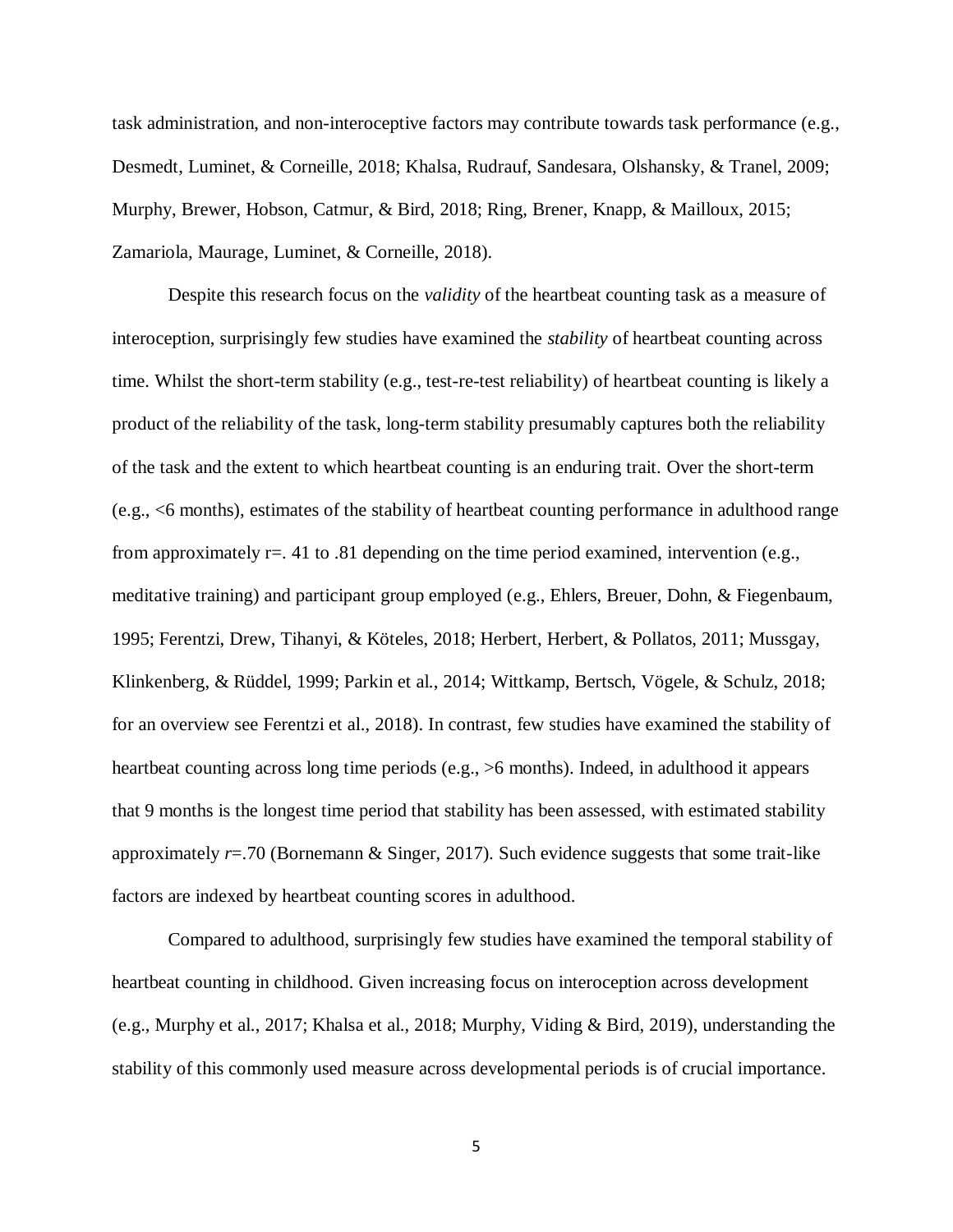Indeed, increased understanding of the stability of scores on this measure across periods where interoception may change may shed light on whether heartbeat counting performance can be considered an enduring trait across the lifespan, or whether certain developmental periods are associated with changing performance (e.g., Murphy et al., 2017; Murphy et al., 2019). Given links between heartbeat counting and mental health, better understanding of the developmental trajectory of heartbeat counting may ultimately aid our understanding of the development of conditions thought to be associated with interoception (e.g., Murphy et al., 2017; Khalsa  $\&$ Lapidus, 2016; Khalsa et al., 2018). To our knowledge, only one study has examined the stability of heartbeat counting in childhood. In a large sample  $(N = 1350)$  of children aged between 6-11 years, stability of only *r*=.33 was observed across a 1-year period (Koch & Pollatos, 2014). Such evidence suggests that the long-term stability of heartbeat counting performance may be lower in childhood than adulthood.

The factors underlying the apparently reduced stability of heartbeat counting in childhood remain unknown. Furthermore, there is little research into the etiology of heartbeat counting at any developmental period. Twin studies enable the disentangling and estimation of genetic and environmental influences on traits, by comparing the similarity of monozygotic (identical) and dizygotic (non-identical) twins. Longitudinal twin studies can identify the extent to which genes and the environment influence stability and change of traits over time. For example, such studies indicate that the moderate stability of anxiety (and depression) from childhood through to adulthood is predominantly influenced by stability of genetic influences (Nivard et al., 2015; Waszczuk, Zavos, Gregory, & Eley, 2014). In contrast, environmental effects are primarily time specific, and are thus associated with change. To our knowledge only one twin study has examined the etiological factors underlying performance on the heartbeat counting task (Eley,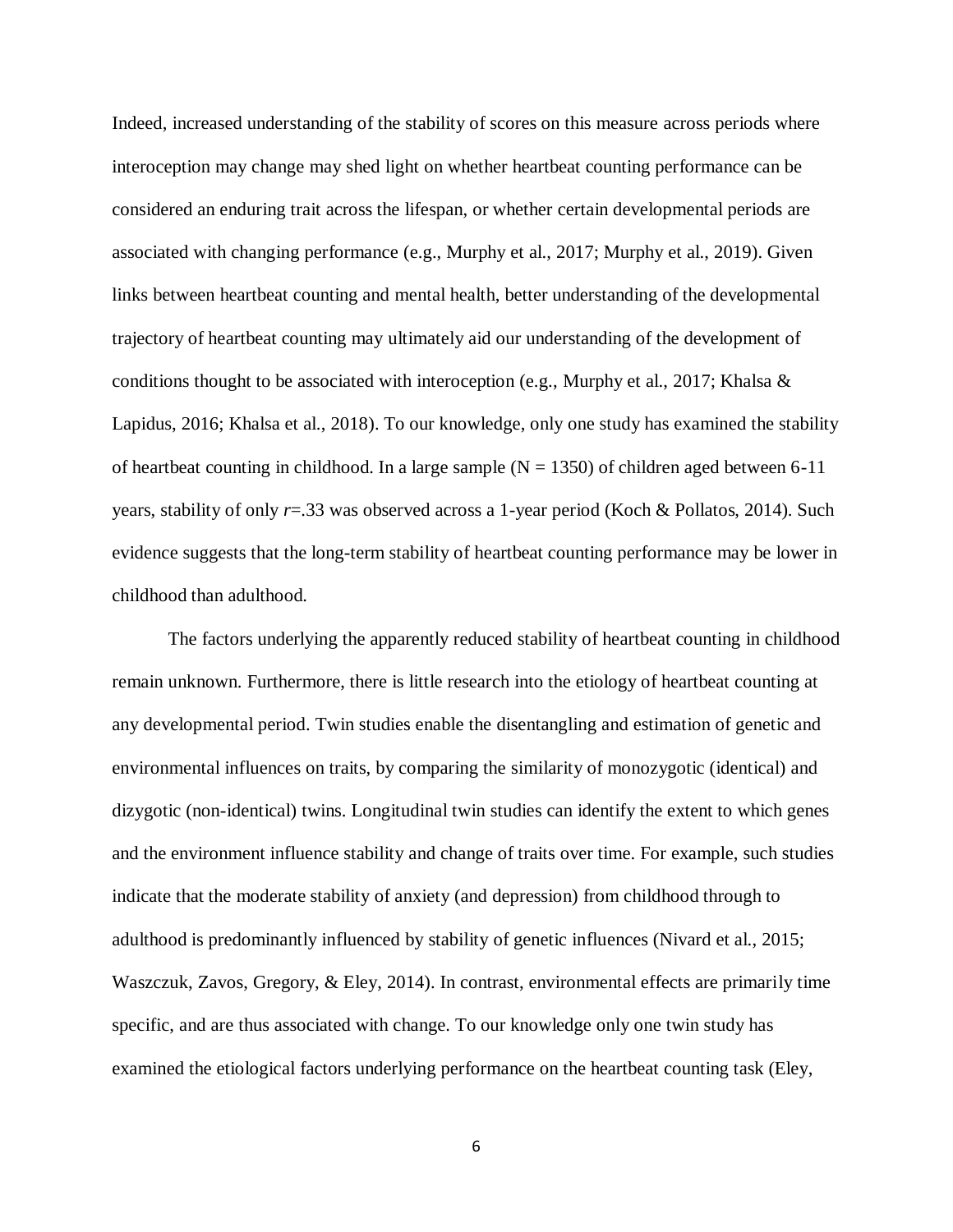Gregory, Clark, & Ehlers, 2007). The authors observed a moderate genetic influence  $(\sim 30\%)$  on heartbeat counting at age 8. Non-shared environmental influences were substantial. However, no studies have used longitudinal data to assess whether these etiological influences remain stable over time. Longitudinal studies in childhood would aid our understanding of the etiological factors underlying both stability and change in heartbeat counting performance across a period where interoception may change (e.g., Murphy et al., 2017) and where performance is reportedly less stable (Koch & Pollatos, 2014).

In the present study we aimed to investigate the stability of the etiological influences on heartbeat counting across time. In addition to elucidating the factors underlying the long-term stability of heartbeat counting, we capitalised on the large sample to explore associations with other traits previously shown to covary with heartbeat counting. We aimed to estimate the magnitude of shared genetic and environmental influences between heartbeat counting and other traits associated with heartbeat counting in adulthood, such as anxiety and depression (see Khalsa & Lapidus, 2016), sleep problems (e.g., reduced sleep quality and insomnia; Ewing et al., 2017; Wei et al., 2016), and aspects of higher order cognition (e.g., emotion recognition; Terasawa et al., 2014) in this sample of children. Whilst few studies have examined these relationships in childhood, those that have typically observe similar associations with anxiety (e.g., Eley et al., 2007; Eley, Stirling, Ehlers, Gregory, & Clark, 2004). However, a recent study of pre-school children (aged 4-6 years) observed no relationship between cardiac interoception (using a modified version of the heartbeat counting task) and emotion recognition (Schaan et al., 2019). As such, it is unclear whether other relationships observed in adulthood (e.g., with sleep problems and emotion recognition) can be replicated in middle-childhood. Crucially, however, to our knowledge only one study has examined the etiology of these observed associations between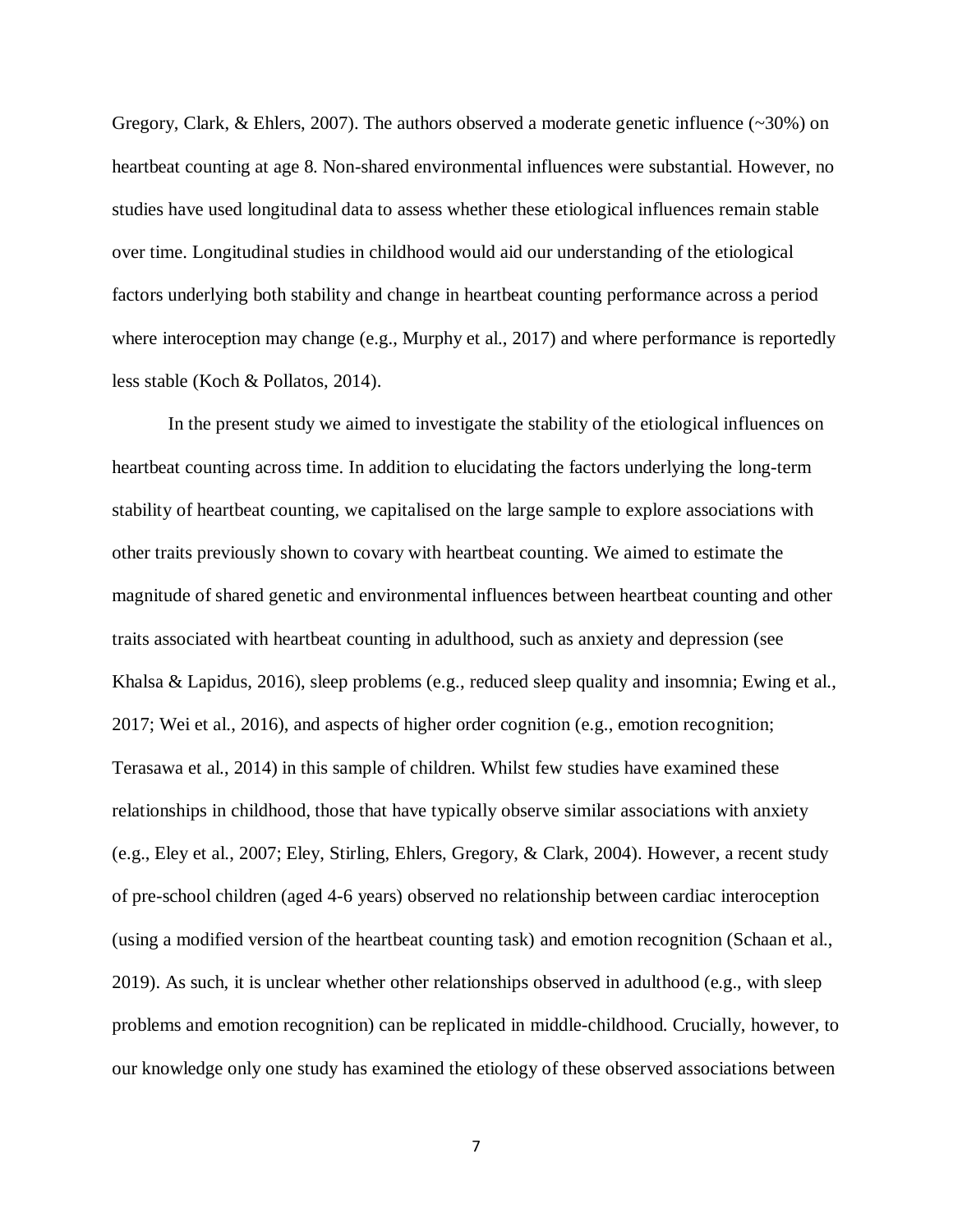heartbeat counting and health (e.g., depression, anxiety, sleep problems) or higher order cognition. In the only twin study of heartbeat counting described above, Eley et al. (2007) observed that higher panic/somatic anxiety ratings were associated with lower error on the heartbeat counting task  $(r=-13)$ . This relationship was partly explained by genetic factors (genetic correlation  $=$  -.46 (95% CI: -1.00-1.00)) though this did not reach statistical significance. Whether the etiology of this relationship remains stable over time, and can be observed for other factors previously associated with heartbeat counting in adulthood (e.g., sleep problems, emotion recognition, anxiety or depression), and childhood (e.g., anxiety) remains unknown. However, better understanding of the shared etiology between heartbeat counting and other traits across development would inform models of the etiology of mental health and may ultimately provide insights into the potential efficacy of interventions aimed at improving heartbeat counting and mental health.

This study first aimed to test the long-term stability of heartbeat counting in childhood across a two-year period to examine whether the etiological factors change over time, and to estimate to what extent genetic and environmental factors drive any observed stability. To this end, we revisited data reported in Eley et al. (2007), and previously unexamined data collected in the same twin sample two years later. This is the longest time period across which the long-term stability of heartbeat counting has been assessed at any developmental stage. It is also the only study to examine the etiology of the stability of heartbeat counting. Finally, we examined previously-reported associations between heartbeat counting and aspects of health (anxiety, depression, sleep problems) and higher order cognition (emotion recognition) to see whether 1) associations observed in adulthood would be observed in childhood; and 2) these associations were stable over time. Where significant relationships were observed, etiological factors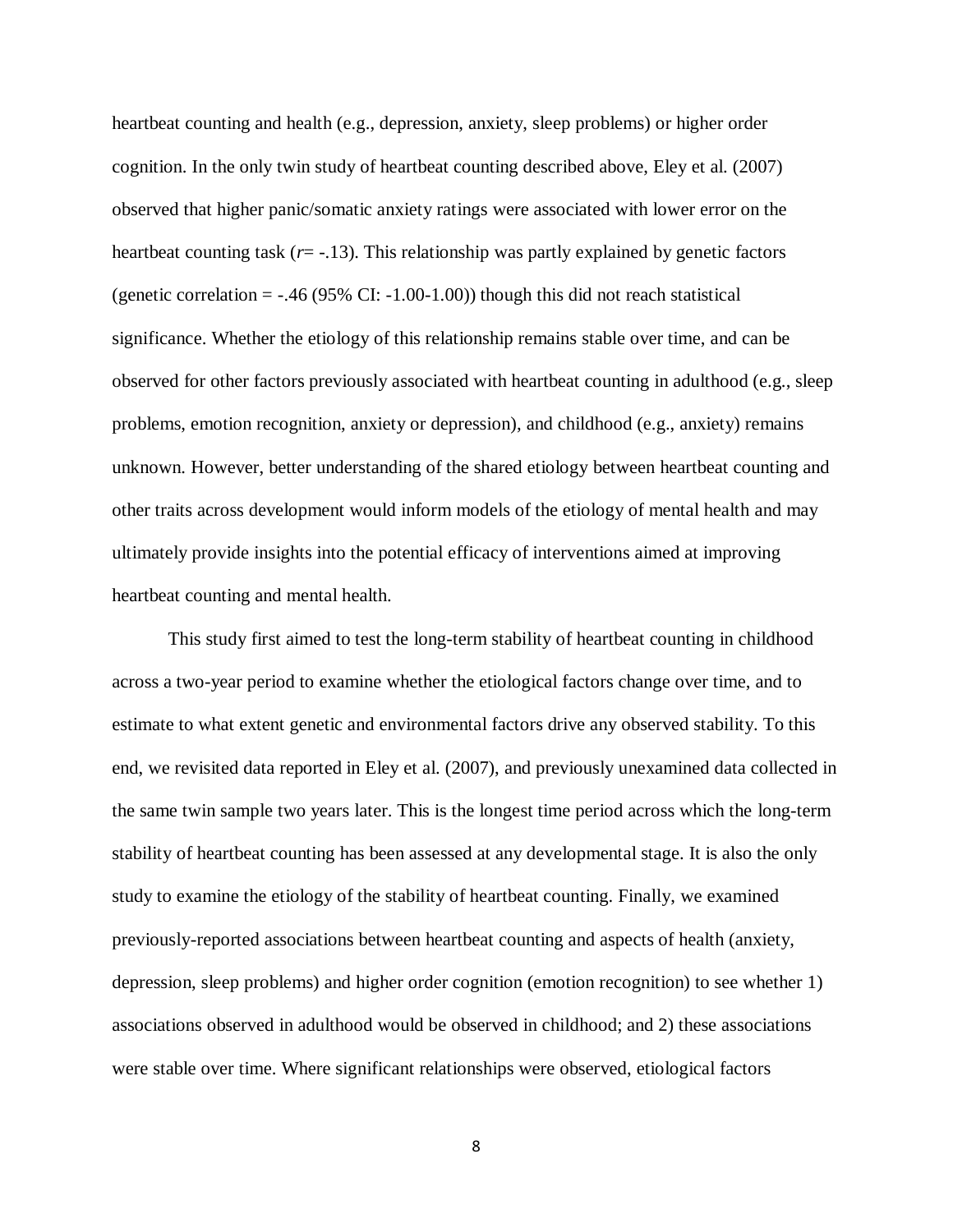underlying these relationships could be assessed. In line with previous reports, we expected that the long-term stability of heartbeat counting would be low in childhood  $(\sim r=0.30)$ , with heartbeat counting expected to be associated with anxiety, depression, sleep problems and emotion recognition.

#### **Methods**

## **Participants**

The ECHO study consists of 300 twin pairs from the Twins' Early Development Study, which recruited over 215,000 twin pairs born in England and Wales during 1994–96 (TEDS; Trouton, Spinath, & Plomin, 2002). Data were collected at the Institute of Psychiatry, London apart from a few families who were visited at home. Ethical approval was granted by the Maudsley Hospital Ethics Committee, London, UK. Informed consent from parents was obtained via postal methods in advance.

A selected extremes design was used when identifying the ECHO sample, to increase statistical power. This involved the selection of twin pairs where one or both twins scored high (top 15%) on parent-rated anxiety at age 7, plus pairs of controls where neither twin scored high on parent-rated anxiety at age 7. For the high anxiety group, 381 twin pairs were eligible and invited to participate, of these 247 twin pairs agreed to participate (65%). For control twin pairs, 92 pairs were eligible and invited to participate and of these 53 took part (58%). For further details regarding selection please see Gregory et al., (2006).

Following the selection of these pairs, 11 were removed due to mental or physical impairment. Zygosity was determined using parent-reported physical similarity plus DNA in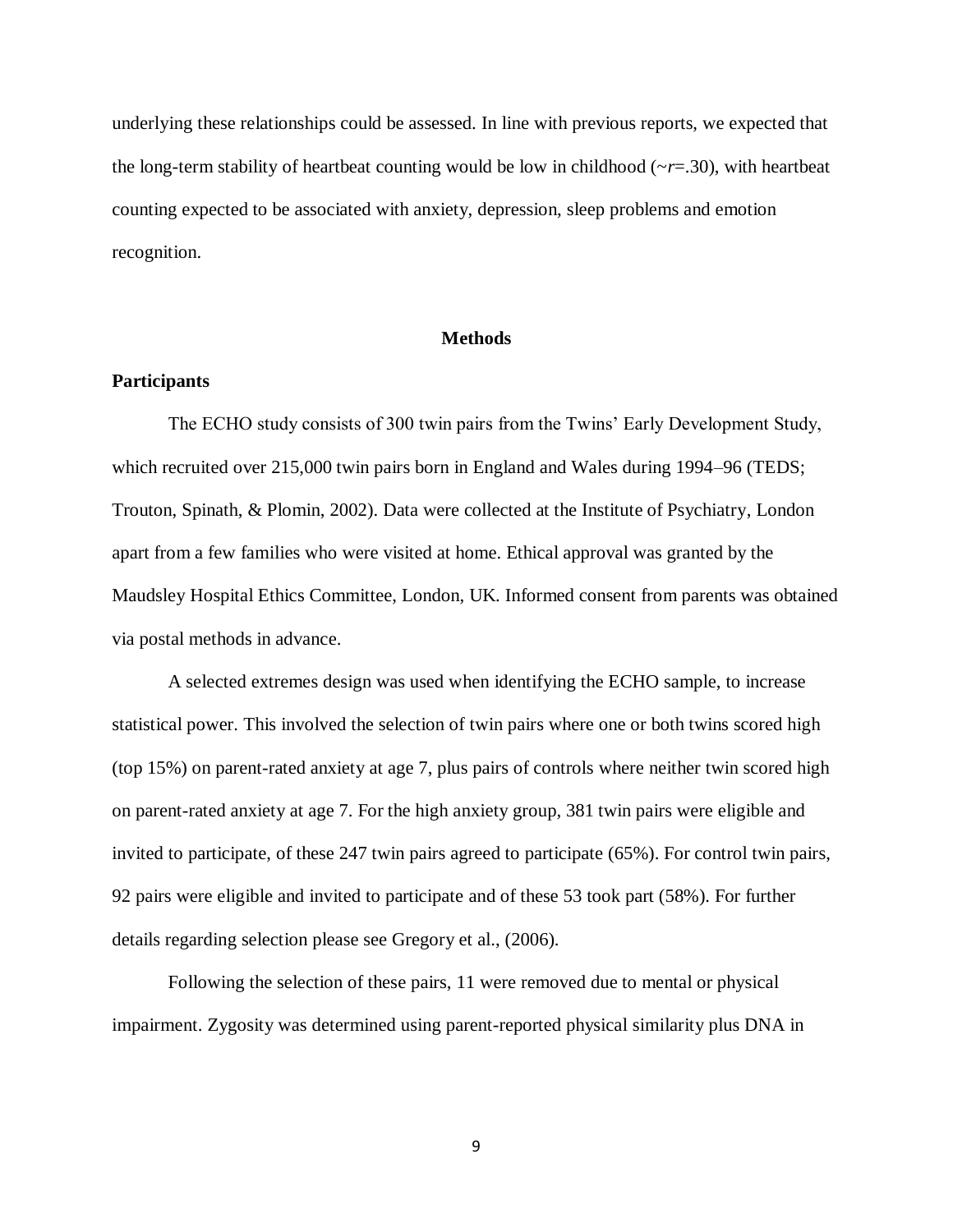uncertain cases (see Price et al., 2000). One pair of unknown zygosity did not consent to provide DNA and were excluded. In the final sample, 193 twin pairs completed both time points.

At Time point 1, twins were approximately 8 years of age  $(M = 8.47, SD = 0.18)$ . Data for Time point 2 was collected approximately 2 years later. Of the ECHO sample, at baseline 57% were female, and 33% were MZ twins.

#### **Measures**

#### *The Heartbeat Counting Task*

All participants completed the heartbeat counting task in a controlled laboratory setting. Participants were asked to silently count the heartbeats they could feel during three intervals (of 35, 25 and 45 seconds) following a 10 second practice trial that was not analyzed (see Eley et al., 2007 for further details). Objective heartbeat was recorded via a medical grade electrocardiogram. During each trial, the electrocardiogram (ECG) was recorded and a custom computer program (as used in Ehlers & Breuer, 1992) scored the number of R-waves (the largest peak of the ECG QRS complex, with the number of peaks representing the actual number of heartbeats). Participants were explicitly instructed not to take their pulse or to use any other strategies such as holding their breath, which was visually checked by the researcher (trained psychology graduates). At the start of each trial, participants heard a warning stimulus (800 Hz, 65 dB, 100 ms) to prepare them for the task (as in Ehlers & Breuer, 1992). This warning was given 500 ms after an R wave was recorded on the participants ECG. The start signal (1000 Hz, 65 dB, 50 ms) was triggered immediately after the third R wave that followed the warning stimulus. The tone signaling the end of the counting period (1000 Hz, 65 dB, 50 ms) was given after the time interval for that trial was complete and 300 ms after the last R wave had elapsed.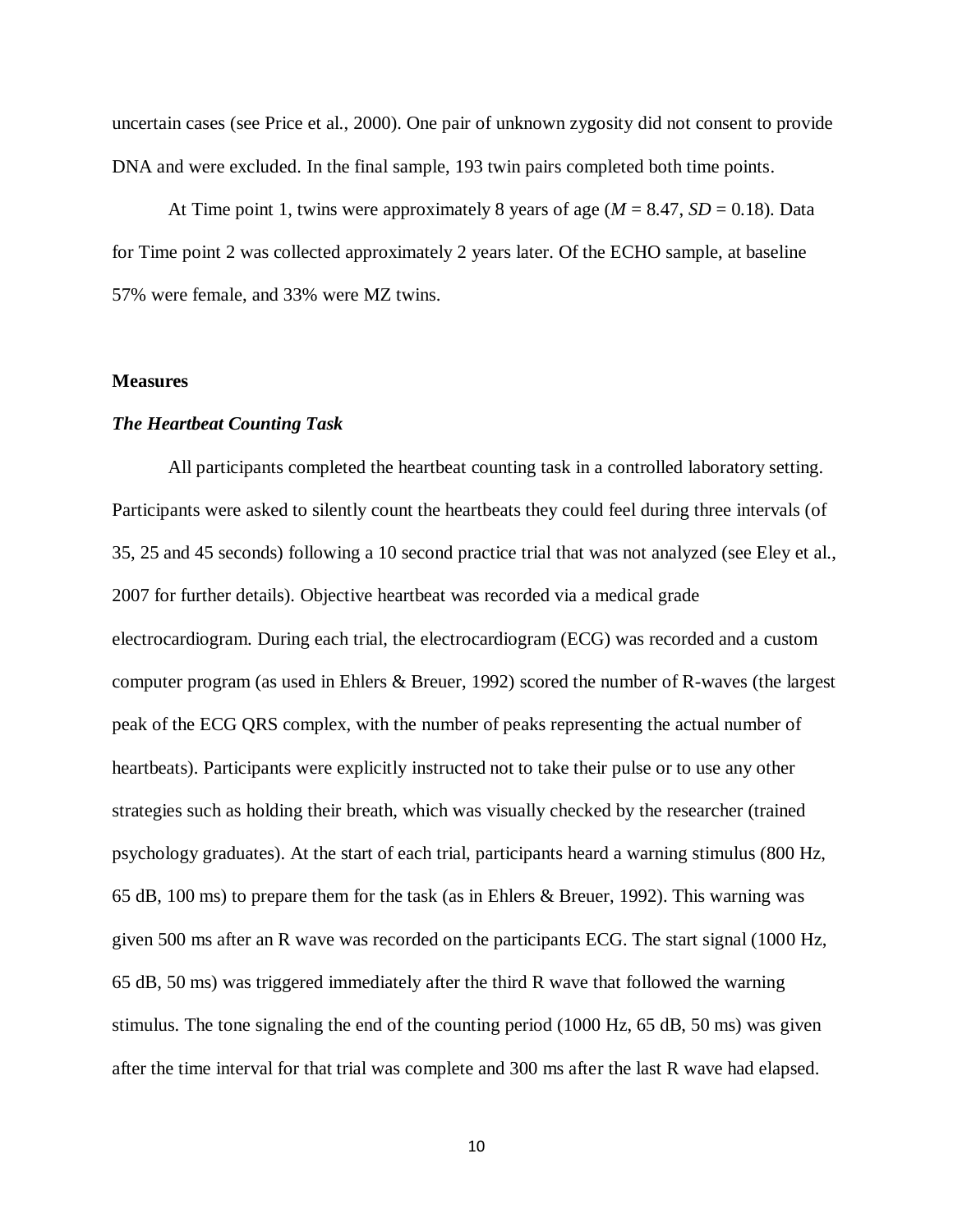At the end of each trial, the child told the researcher how many heartbeats they had counted. To prevent distraction and remove the possibility of cheating, children were seated so that they could not see the computer screen or ECG during the task.

For each trial, percentage error scores were calculated by taking the absolute difference between the actual number of heartbeats recorded by the ECG (AB) and the number of heartbeats counted by the child (CB), as a percentage of the number of actual heartbeats (i.e.,  $(((AB-CB)/AB)*100)$  as in previous work (Ehlers & Breuer, 1992)). At both time points, scores across the three intervals were highly correlated (all rs >.80). As is typical, an average score was then taken across the three trials completed. Accordingly, a score of zero reflects totally accurate performance, whereas a score of 100 reflects totally inaccurate performance (e.g., feeling no heartbeats at all)<sup>1</sup>.

#### *Questionnaire measures*

At both time points, self-report and parent-report data were available for a number of measures of health and wellbeing that have previously been linked to cardiac interoception in either children or adults. For anxiety, data were available from the Screen for Childhood Anxiety Related Emotional Disorders (SCARED; for psychometric properties see Birmaher et al., 1999; Birmaher et al., 1997) and the Children's Anxiety Sensitivity Index (CASI; for psychometric properties see Silverman, Fleisig, Rabian, & Peterson, 1991; Silverman, Ginsburg, & Goedhart, 1999; Silverman, Goedhart, Barrett, & Turner, 2003). Total scores for these measures were computed, with high scores on both measures reflective of higher anxiety/ greater sensitivity to the physical symptoms of anxiety. For depression, data were available from the Children's

 $<sup>1</sup>$  Note that in this sample no children overestimated the amount of actual heartbeats and therefore scores fit within</sup> the range of 0-100.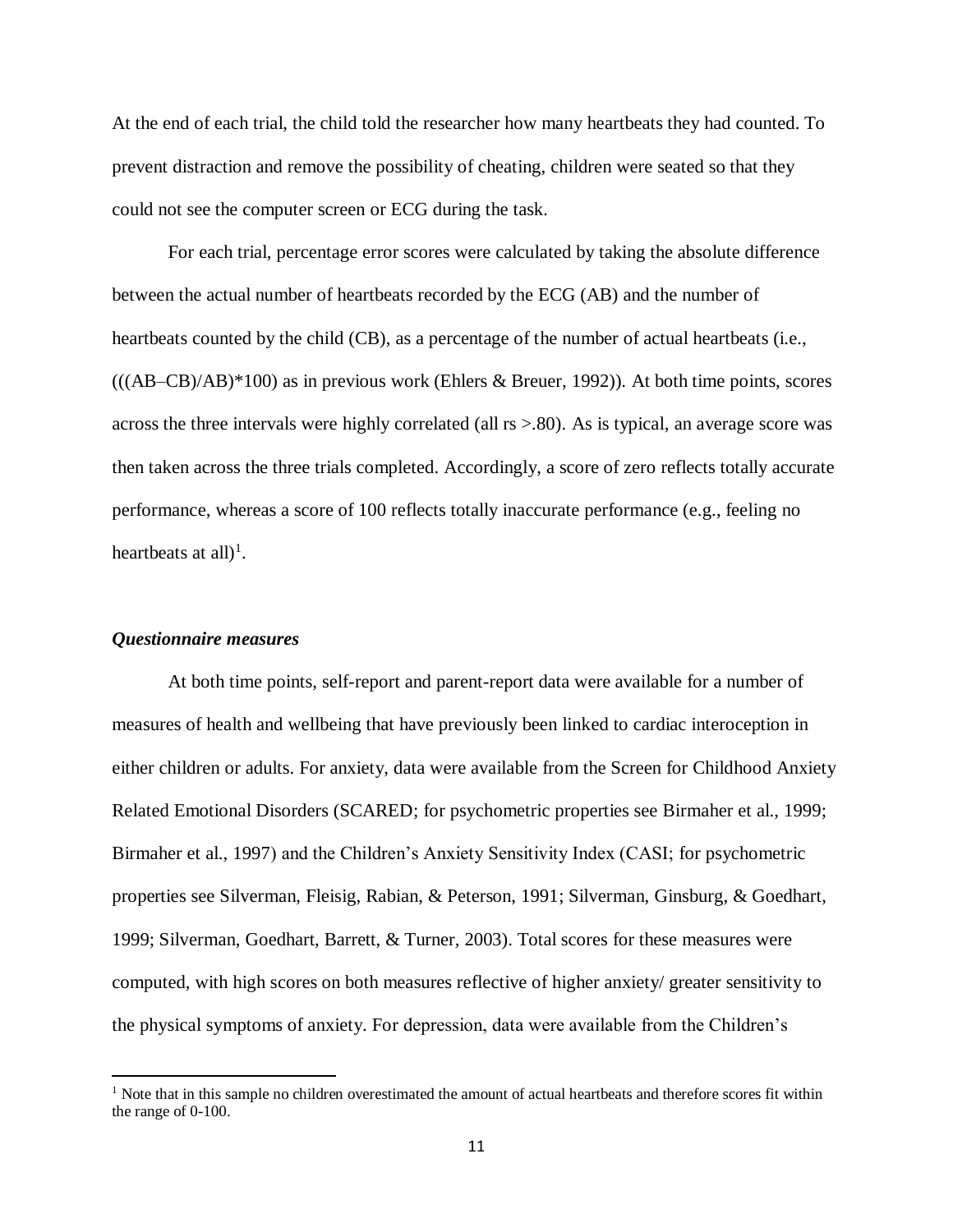Depression Inventory (CDI; for psychometric properties see Kovacs, 1985; Smucker, Craighead, Craighead, & Green, 1986). Total scores for this measure were computed with high scores reflecting higher depressive symptoms. For sleep problems, data were available from the Sleep Self-Report (SSR; for psychometric properties see Owens, Spirito, McGuinn, & Nobile, 2000) and the Children's Sleep Habits Questionnaire (CSHQ; for psychometric properties see Owens, Spirito, & McGuinn, 2000). Again, total scores for these measures were computed with high scores reflecting greater sleep problems. In addition to total scores, for the measures where data was available (SCARED and CSHQ), subscale scores were calculated.

#### *Emotion recognition*

At Time point 2, data for emotion recognition ability were also available. The emotion recognition task consisted of 160 trials (for further details see Lau et al., 2009). On each trial, participants were presented with a facial image that morphed from a neutral expression into one of 5 basic expressions (angry, fear, sad, disgust, happy). All facial expressions were taken from a standard set of pictures of facial affect. Facial expression morphs were displayed as animations changing from neutral to one of four levels of intensity (25%, 50%, 75%, 100%) with intensity adjusted for happy expressions (to 10%, 25%, 50%, 75%) given that they were easier to identify. Head orientation (facing towards or away from the camera) and gaze direction (towards and away from the camera) were also manipulated resulting in 4 different trial types.

Prior to the task, participants were read standardised instructions and were asked to provide a definition of each emotion to ensure they were familiar with the emotion labels. On each trial participants were instructed to name the expression using one of five labels corresponding to the different emotions, with five practice trials completed before commencement of the task.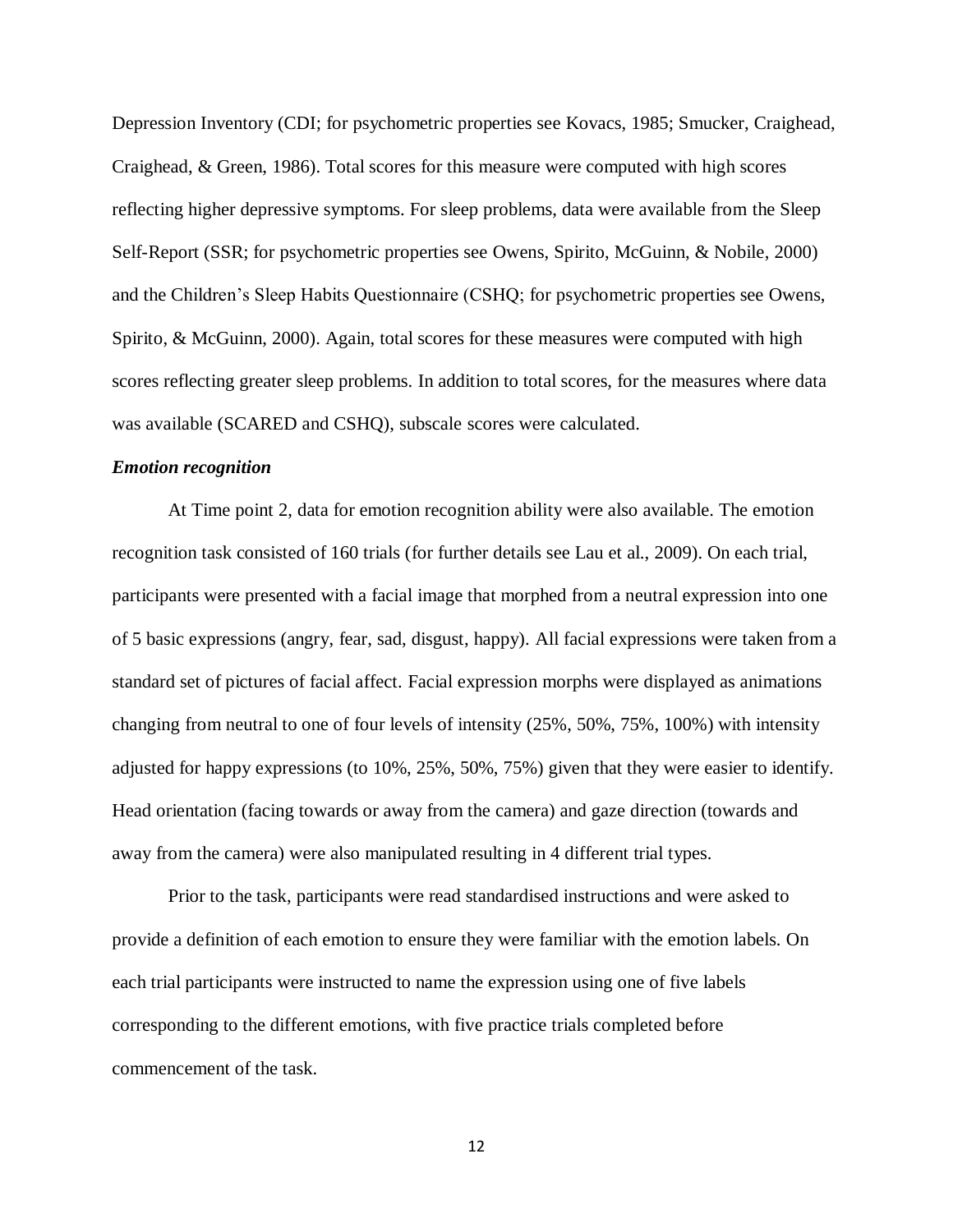Accuracy scores were summed across all trials for each of the 5 expressions. In addition to the individual expression scores, these scores were also averaged across the 5 expressions to create an overall score. This variable was taken as a measure of overall emotion recognition ability, with high scores for all expressions and the total score reflecting better performance.

#### **Statistical analyses**

#### *Selection variable*

All twin analyses were conducted jointly with the 7‐year anxiety screening variable from TEDS, allowing us to control for selection bias. Specifically, we linked our heartbeat counting data to the original distribution of the selection variable in the entire sample (N>5000). We then ran trivariate (3-variable) twin models decomposing shared variation between the two heartbeat counting variables and the selection variable. This approach of including the selection variable in the model-fitting allows maximum likelihood to estimate the corrected distributions, variances and covariances of the heartbeat counting variables. This increases the statistical power and generalisability of the analyses.

#### *Twin model-fitting*

The classic twin study design capitalizes on the fact that 'identical' monozygotic (MZ) twins in principle share 100% of their genes, whereas 'non-identical' dizygotic (DZ) twins share on average 50% of their segregating genes. However, these types of twins are equally similar in terms of their environment. The degree of genetic contribution to variation in a particular phenotype in a population is estimated by comparing monozygotic to dizygotic resemblance. The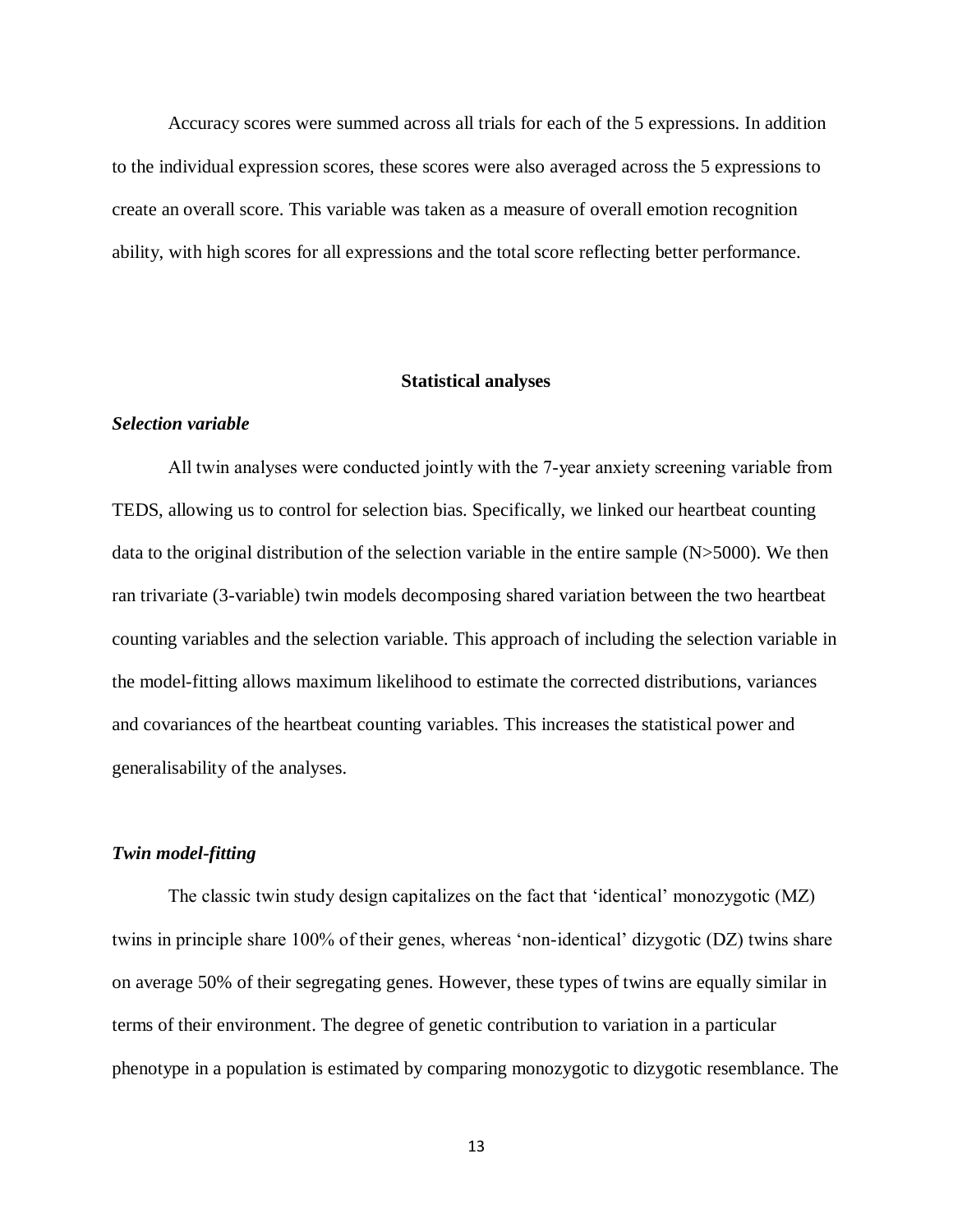extent to which members of monozygotic pairs are more similar to one another than members of dizygotic pairs indicates the degree of genetic influence on the trait of interest, because degree of genetic sharing correlates with degree of phenotypic similarity. Specifically, the comparison between MZ and DZ twins is used to estimate the contribution of genetic (A), shared environmental  $(C)$ , and non-shared environmental  $(E)$  influences to variation in the phenotype. The heritability of a trait (A) is the proportion of phenotypic variance that can be explained by genetic variation in the population under study. Shared environment refers to environmental influences that result in family members resembling one another. Non-shared environment refers to environmental influences that make family members different from one another. Here we are not talking about whether the environmental experiences are shared, but whether their *effects* are shared.

To investigate the influences on the covariance between heartbeat counting performance across time, we fitted a longitudinal twin model, the Cholesky decomposition (see Figure 1). The Cholesky decomposition allows the investigation of stability and innovation in the genetic and environmental influences on our measure of heartbeat counting across the two time points. The first genetic factor (A1) represents genetic influences on heartbeat counting at Time 1. The extent to which these same genes also influence heartbeat counting at Time 2 is also estimated and is represented by the diagonal pathway from A1 to Time 2. The second genetic factor (A2) represents genetic influences on heartbeat counting at Time 2 that are independent of those influencing Time 1. The Cholesky model allows the A, C and E factors underlying the first measured variable to influence the second variable, but not vice versa. The same decomposition is done for the shared environmental and non-shared environmental influences (C1–2 and E1–2, respectively). A series of maximum-likelihood nested models were applied to the data, allowing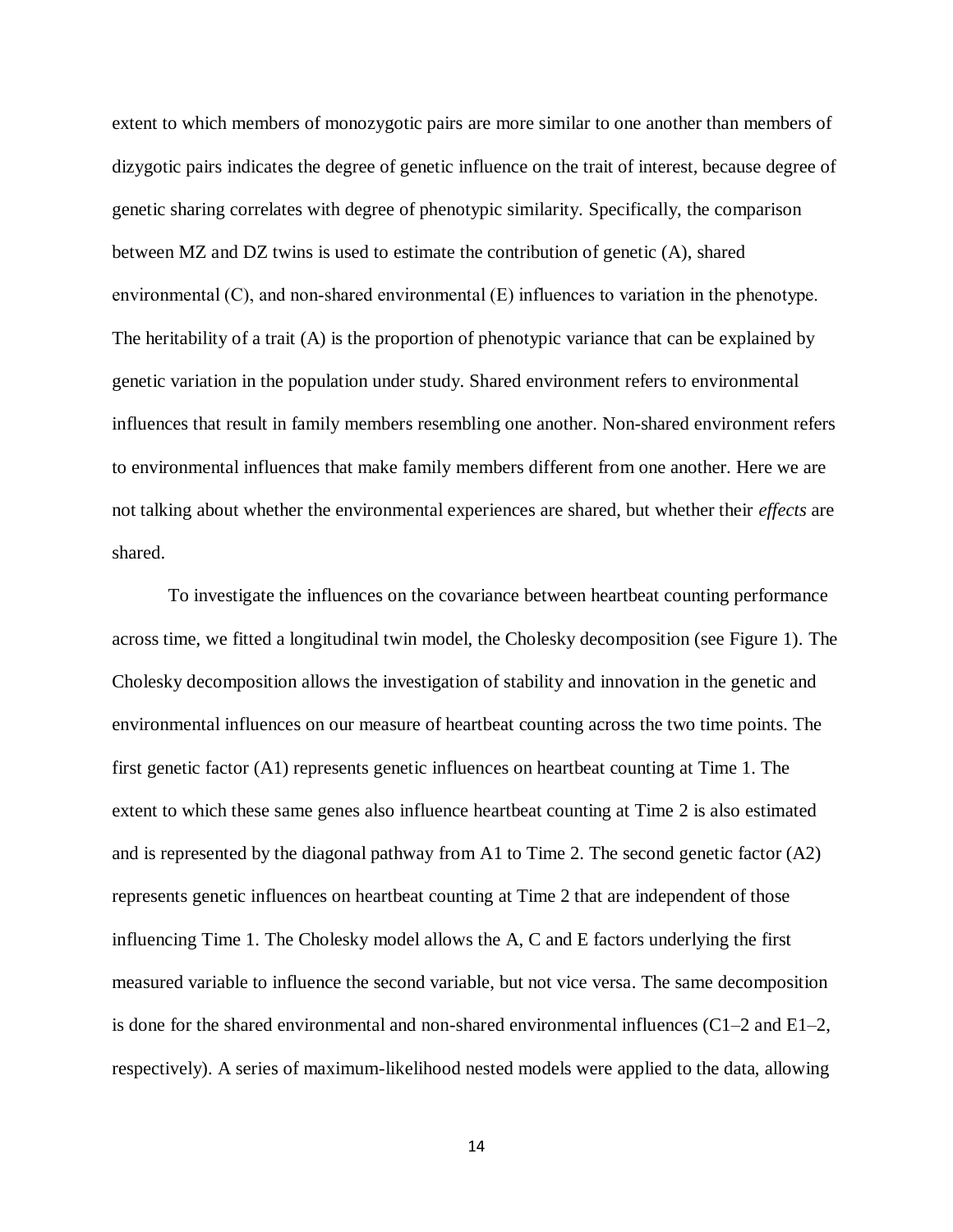point estimates and confidence intervals to be established for the variance component estimates, and the model fit to be tested. This test is achieved by comparing the fit statistics of the model (difference in log likelihood, p-value, AIC) to a fully saturated model in which all parameters are free to vary, and no structure is imposed on the data. If the fit of the constrained model is not significantly worse than that of the saturated model, it may be considered a good fit. See Supplementary Table 1 for more model fit information and results. All twin model fitting analyses used full-information maximum likelihood and were carried out with structural equation modelling software OpenMx (Neale et al., 2016).

#### *Relationships with other measures*

We assessed correlations between heartbeat counting, health variables (e.g., anxiety, depression, sleep) and emotion recognition ability for the data available at both time points. We also conducted prospective analyses, by examining the correlation between heartbeat counting at Time 1 and health (e.g., anxiety, depression, sleep) and emotion recognition ability at Time 2. Differences in accuracy across the two time points was also assessed using a paired samples ttest.

#### *Sensitivity analysis*

We tested whether results changed when body mass index (BMI) and sex were regressed out of the heartbeat counting scores given evidence that both body composition and sex are related to heartbeat perception ability (e.g., Murphy et al., 2018; Grabauskaitė, Baranauskas & Griškova-Bulanova, 2017; Rouse, Jones & Jones, 1988). As this had little influence on the pattern of results obtained these data are reported in the Supplementary Information (see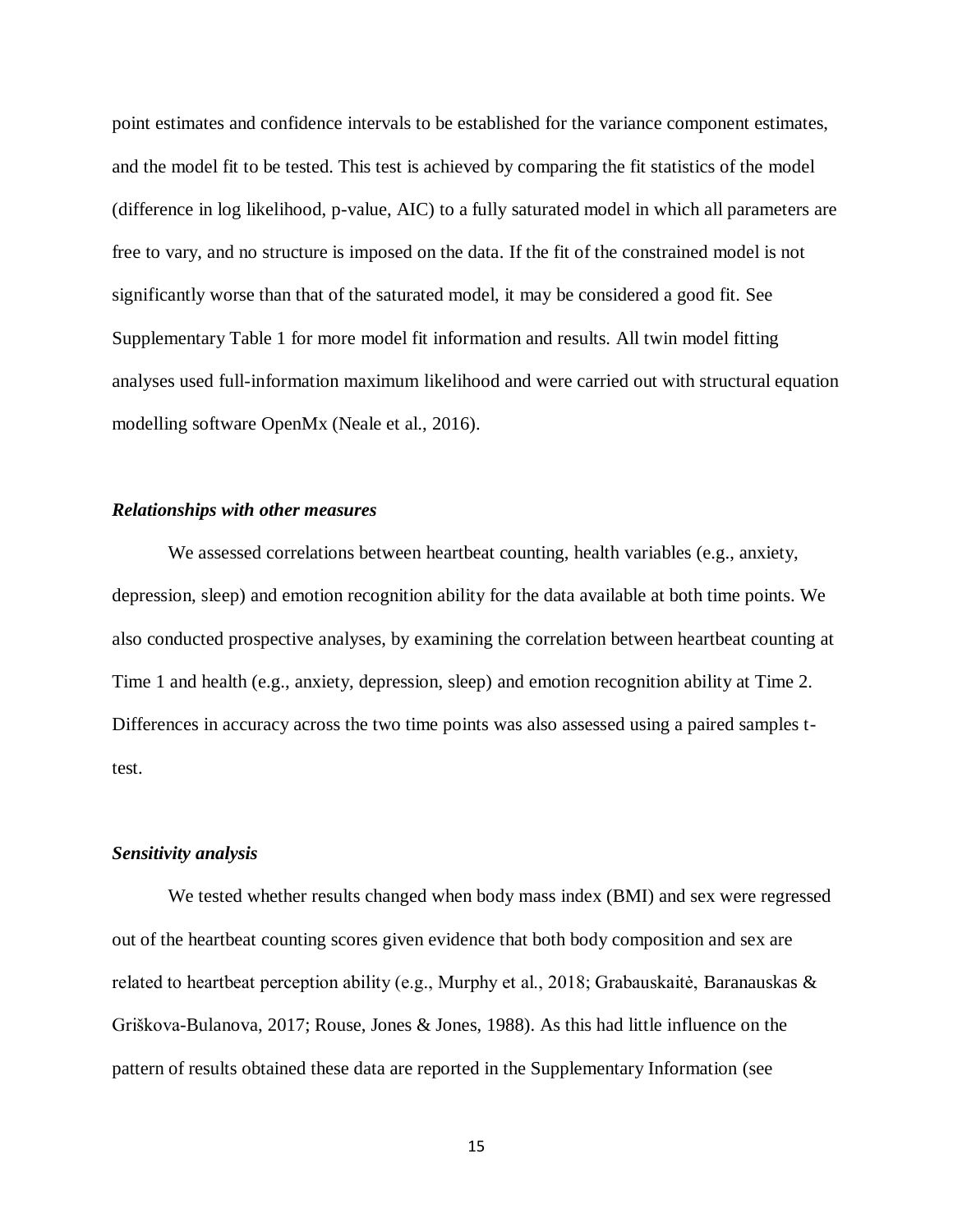supplementary Figure [S1]). Analyses in the main text feature the original phenotypes, since the sample size and thus statistical power, was higher than for the residualised phenotypes.

#### **Results**

#### **Phenotypic descriptive statistics**

See Table 1 for descriptive statistics of the heartbeat counting measures (for one randomly selected twin from each twin pair). The full sample used for longitudinal twin modelling was 5579, including individuals with ECHO and/or TEDS data, and zygosity data. Note that the selection variable is not represented in the table but was included in analyses. The variable represents case/control anxiety status, based on maternal ratings when the children were aged 7. The sample size for the selection variable was 5345, and 16.8% met case status for anxiety.

At both Time 1 and Time 2 heartbeat counting error scores were high with very few children meeting the cut off to be considered good perceivers (defined as <20% error; see Eley et al., 2007). At Time 1, 31 children met cut off (5.6% of the total sample). At Time 2, 39 children met cut off (9.5% of the total sample).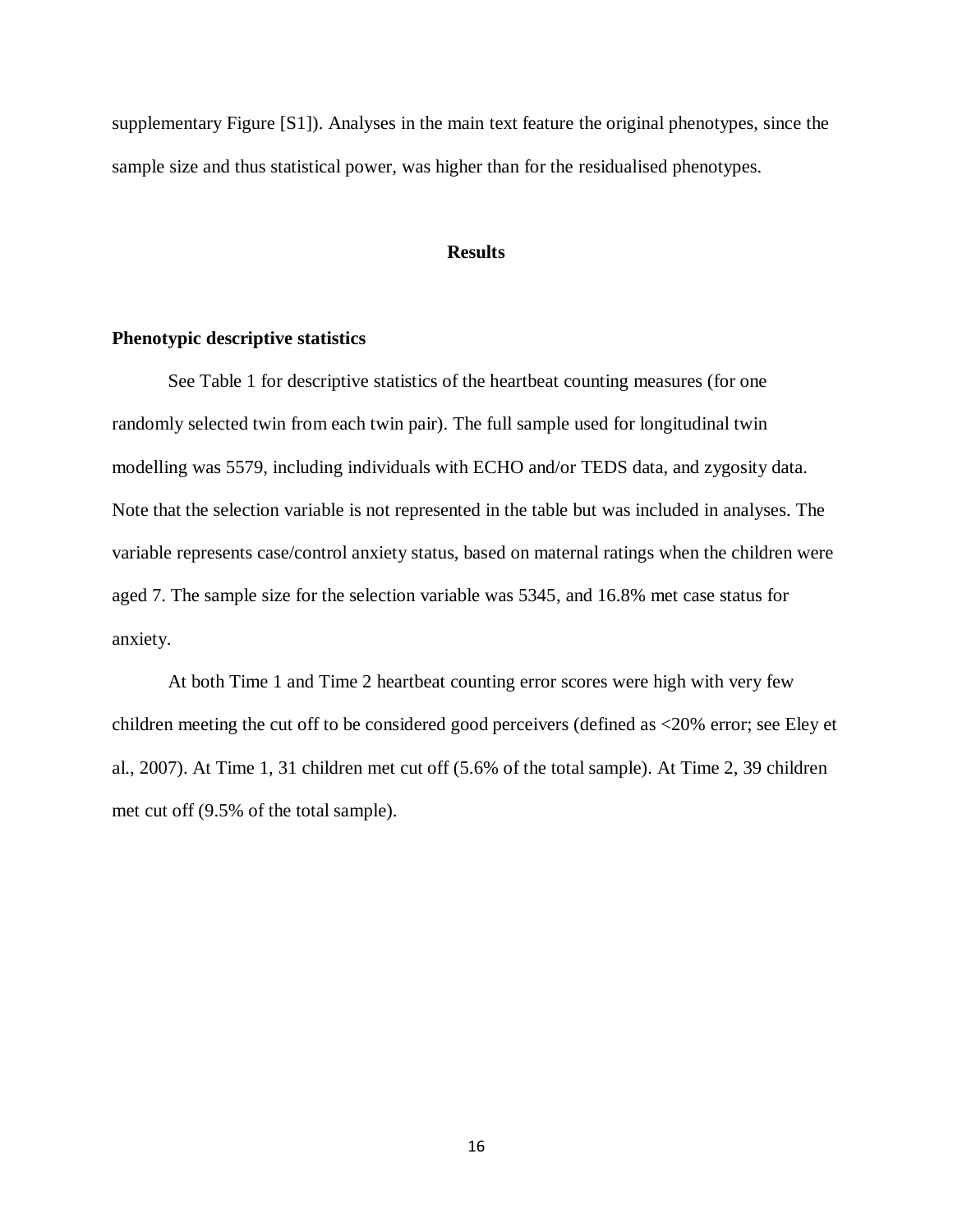|                                  | N   | <b>Mean</b> | <b>SD</b> | Min  | <b>Max</b> |
|----------------------------------|-----|-------------|-----------|------|------------|
| Time 1. Heartbeat counting error | 279 | 69.01       | 26.3      | 4.34 | 100        |
| Time 2. Heartbeat counting error | 204 | 57.93       | 27.29     | 5.22 | 100        |

*Table 1. Descriptive statistics* 

#### **Phenotypic correlations across time and across twins**

Error scores for heartbeat counting were significantly lower at Time 2 ( $M = 57.35$ ,  $SD =$ 27.40) in comparison to those at Time 1 (*M* = 69.09, *SD* = 27.17), *t*(196) = -4.87, *p*<.001. The overall phenotypic correlation between heartbeat counting scores across the two time points was  $r = 0.35$ , indicating moderate stability in task performance. Initial inspection of twin correlations for heartbeat counting performance suggested a heritability of ~42% at time-point 1 and ~4% at time-point 2.

#### **Phenotypic correlations with other measures**

Heartbeat counting performance was not significantly correlated with any of the examined variables (symptoms of anxiety, depression or sleep quality) at Time 1 nor with any of the examined variables (symptoms of anxiety, depression, sleep problems or emotion recognition) at Time 2 (Table 2). When considering prospective analyses between heartbeat counting at Time 1 and aspects of health (anxiety, depression and sleep) and higher order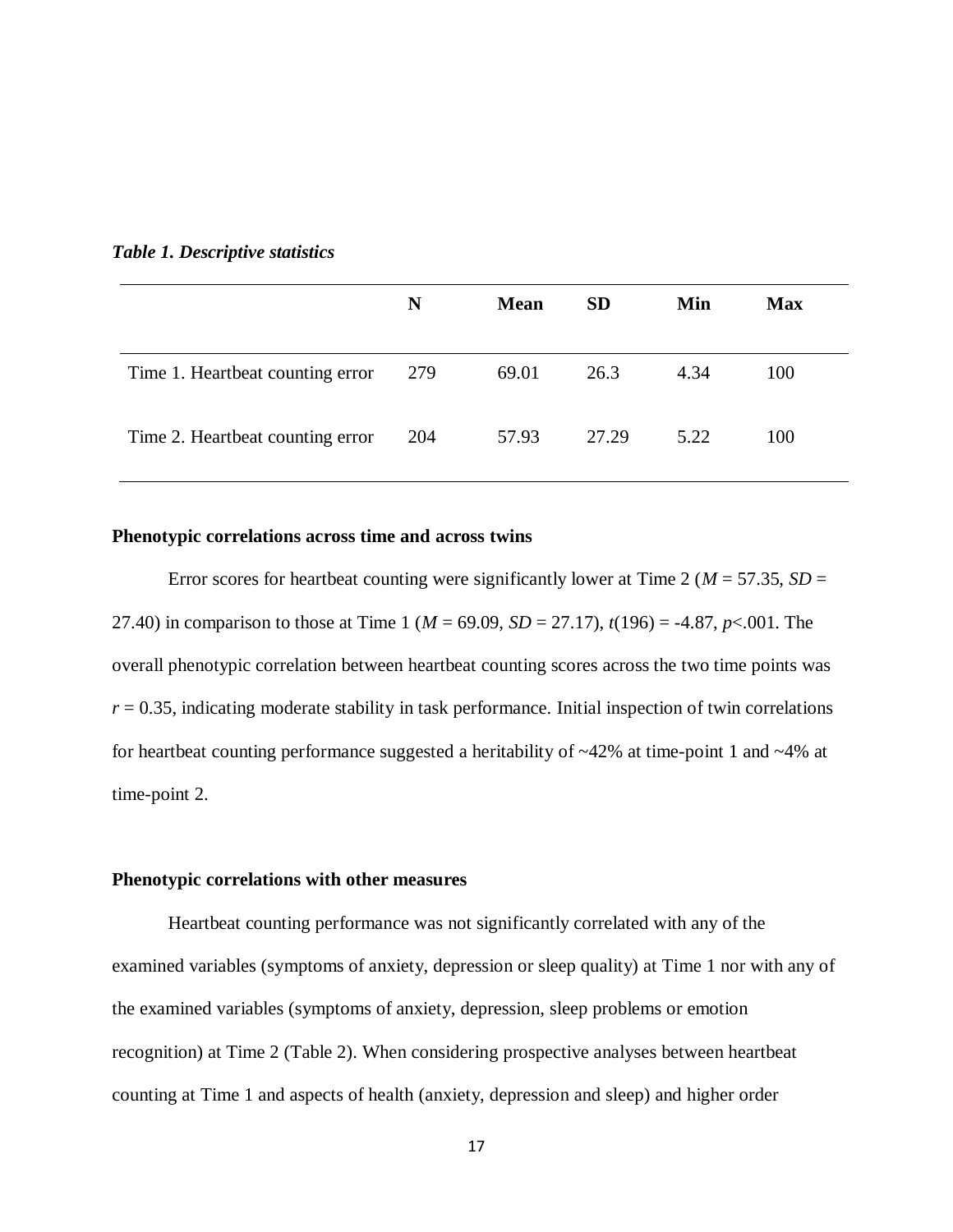cognition at Time 2, only emotion recognition performance at Time 2 was predicted by earlier heartbeat counting performance. Specifically, higher error of heartbeat counting at Time 1 negatively predicted subsequent emotion recognition ability (Table 2). However, this relationship was not significant after correction for multiple comparisons. Where subscales were available, we also examined the relationship between heartbeat counting and subscales for these measures. As reported in Eley et al., (2007) at Time 1 heartbeat counting was associated with panic/somatic anxiety symptoms. At Time 2, heartbeat counting was associated with social phobia and the recognition of happiness and sadness, specifically. However, none of these relationships were significant after correction for multiple comparisons (see supplementary information [S2-S4]). Given that no significant relationships were observed, it was not possible to examine the etiological factors underlying the predicted overlap between these factors and heartbeat counting.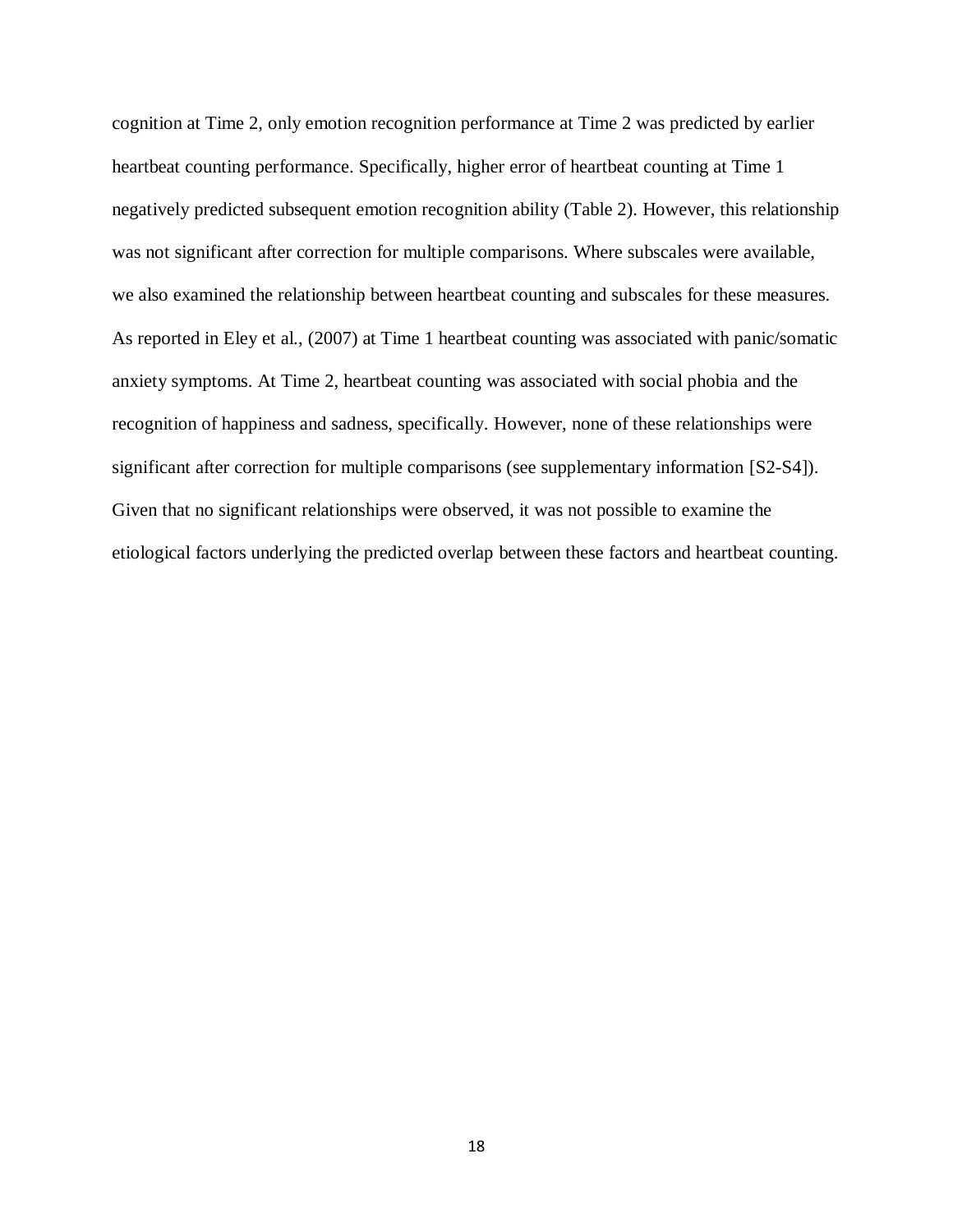|            |                | Anxiety   | Anxiety   | Depression | Sleep     | Sleep     | Emotion     |
|------------|----------------|-----------|-----------|------------|-----------|-----------|-------------|
|            |                | (SCARED)  | (CASI)    | (CDI)      | problems  | Problems  | Recognition |
|            |                |           |           |            | (SSR)     | (CSHQ)    |             |
|            |                |           |           |            |           |           |             |
| Time 1     | Heartbeat      | $-.028$   | $-.104$   | $-.021$    | $-.011$   | $-.015$   | N/A         |
|            | counting error | $N = 279$ | $N = 279$ | $N = 277$  | $N = 277$ | $N = 269$ |             |
|            |                |           |           |            |           |           |             |
| Time 2     | Heartbeat      | $-.115$   | .029      | .043       | $-.007$   | .044      | .079        |
|            | counting error | $N = 204$ | $N = 203$ | $N = 204$  | $N = 203$ | $N = 198$ | $N = 203$   |
|            |                |           |           |            |           |           |             |
| Time $1 -$ | Heartbeat      | .069      | .045      | .030       | $-.041$   | $-.109$   | $-.152*$    |
| Time 2     | counting error | $N = 240$ | $N = 239$ | $N = 240$  | $N = 237$ | $N = 231$ | $N = 238$   |

## *Table 2. Correlations between heartbeat counting and other measures at Time 1 and Time 2*

*Note. Time 1 -> Time 2 refers to phenotypic correlations between heartbeat counting error scores at Time 1 and questionnaire/cognition measures at Time 2. As shown, only emotion recognition scores at Time 2 were predicted by heartbeat perception at Time 1. \*denotes significant at p<.05.*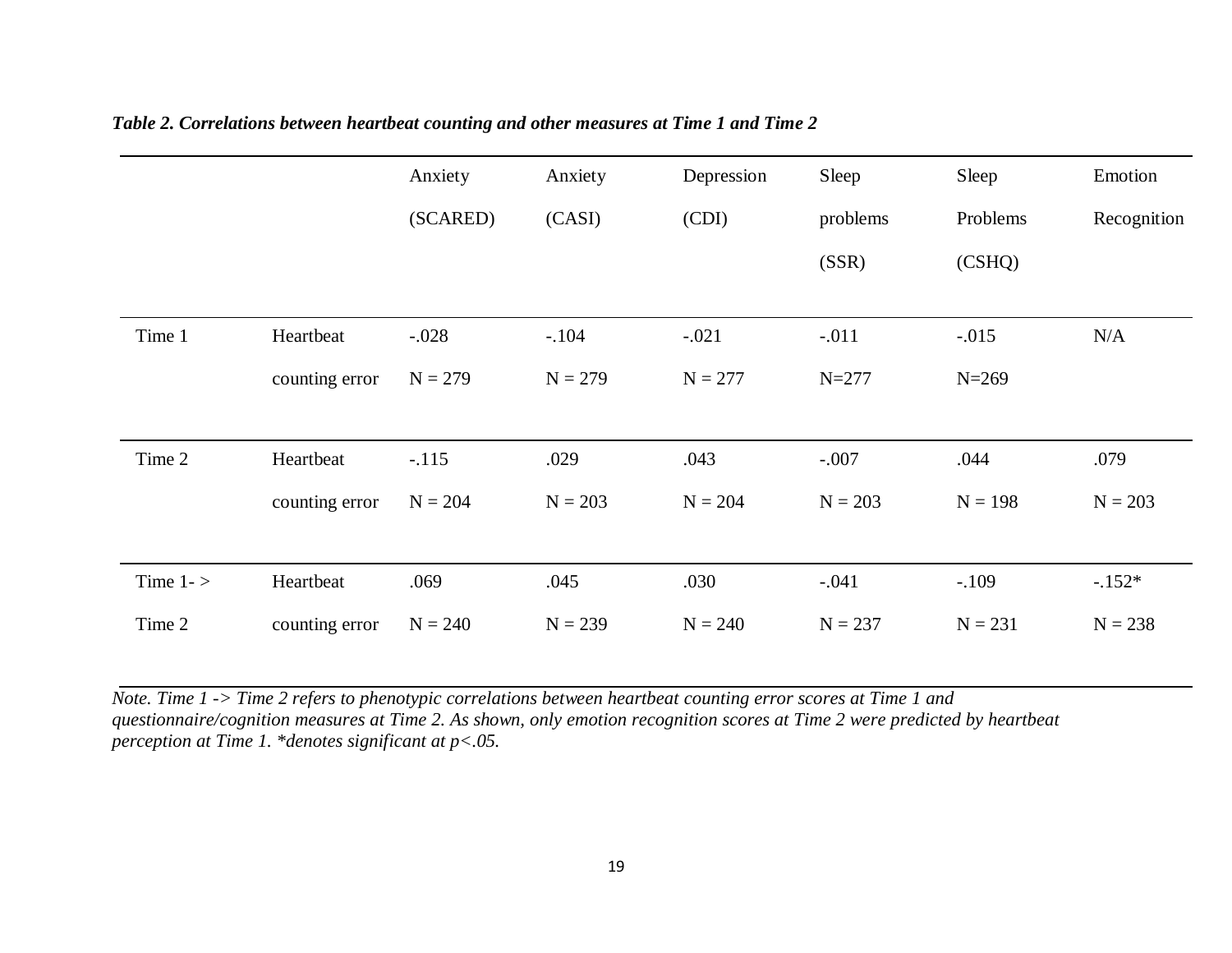#### *Longitudinal twin model-fitting results*

Figure 1 presents the results of the model-fitting analyses. First considering the total genetic, shared environmental and non-shared environmental influences at each time-point (represented on the vertical lines for heartbeat counting task at Time 1, and by the addition of the vertical and diagonal lines for Time 2), there was a moderate heritability of heartbeat counting at Time 1 (30%). At Time 2, heritability was much lower, at 6%. In contrast, shared environmental influences increased from 6% to 22% from Time 1 to Time 2. The nonshared environmental contributions were more similar across timepoints, being 64% and 73% at Time 1 and Time 2, respectively. It is important to note that the majority of these parameter estimates are nonsignificant (Figure 1; for unstandardised estimates see supplementary Figure [S5]). This is because, although the sample is well-powered for phenotypic correlation analyses, power for twin model-fitting, especially for distinguishing genetic from shared environmental influences, is low. In sensitivity analyses we tested whether all familial influences (i.e. genetic and shared environmental factors) on stability across time could be dropped from the model. We found that simultaneously removing both genetic and shared environmental factors significantly reduces model fit (see Supplementary Table [S6]), indicating the presence of familial influences on the longitudinal association.

Focusing on the level of innovation in genetic and environmental influences at Time 2 (represented by the vertical lines coming from A2, C2 and E2), there were no new genetic influences on heartbeat counting error scores at Time 2, indicating that genetic influences across this age-range were entirely stable (albeit low). In contrast, for both shared and non-shared environment there were new influences at Time 2. For example, at Time 2, 22% of the variance is accounted for by the shared environment, of which 82% (18 as a proportion of 22) is new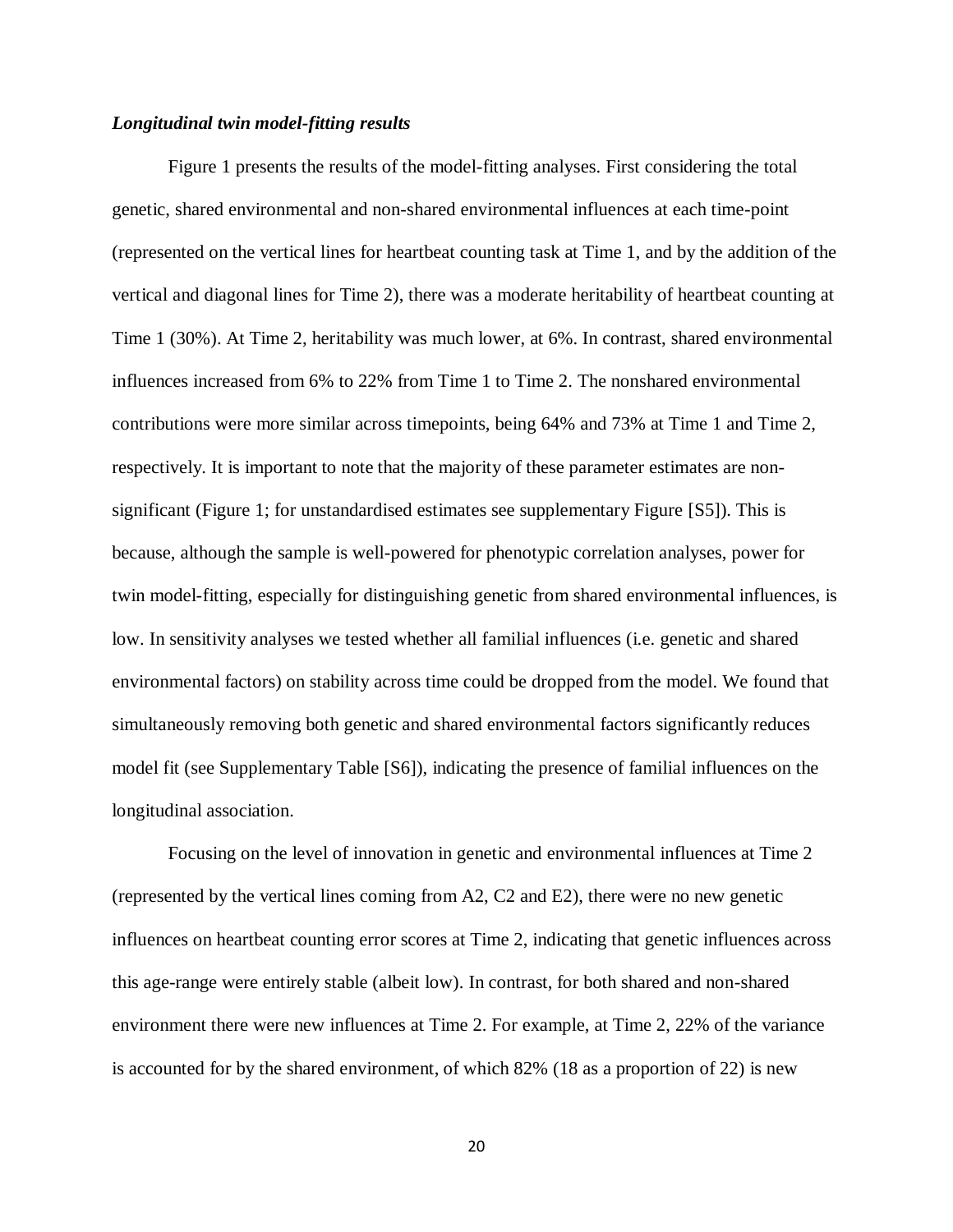variance specific to this time-point. Non-shared environmental influences were primarily timespecific, and were the strongest contributor to change from Time 1 to Time 2.



*Figure 1: Standardised path estimates from the Cholesky decomposition, plus 95% confidence intervals. Note that A1, C1 and E1 represent the proportion of variance in heartbeat counting performance at Time 1 explained by genetic, shared environmental and non-shared environmental influences, respectively. A1, C1 and E1 sum to 100%. The diagonal paths show how much A1, C1 and E1 influence heartbeat counting at Time 2. These are added to A2, C2 and E2, respectively, to give the overall variance explained by genetic, shared environmental and non-shared environmental factors at Time 2 (the estimates in the figure add to 101% due to rounding). For example, the heritability is 6% at Time 2 (6% + 0%). The selection variable has not been represented, but was accounted for in analyses. See Supplementary Figure S10 for unstandardised estimates and Supplementary Table [S6] for model fit statistics.*

Considering the diagonal lines running from A1, C1 and E1 to heartbeat counting task performance at Time 2, the data suggest that some of the shared environmental influence on heartbeat counting performance at Time 1 also influences the trait at Time 2 (4% out of the total 22% shared environmental influence). Non-shared environmental influence from Time 1 also influences trait variation at Time 2 (4% out of the 73%). In sum, genetic influences are largely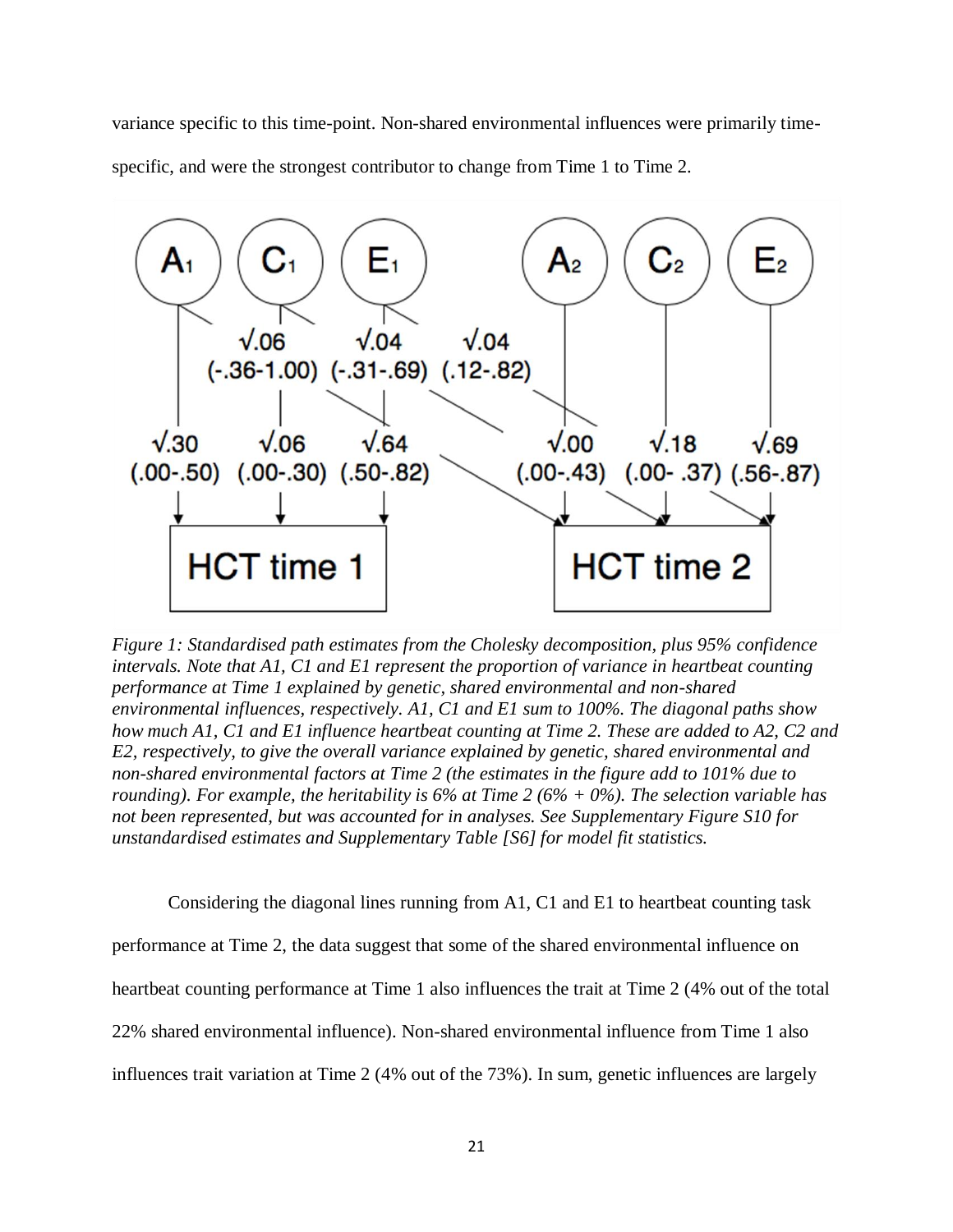stable and environmental influences are largely time-specific. Indeed, of the phenotypic stability (*r* = 0.35), the percentages due to A, C and E were 37% [-36%-103%], 15% [-31%-69%] and 48% [12%-89%]. Here, E contributes most to the sharing of influences between the two time points because non-shared environments are the major sources of variation at both time-points, even if only 4% out of 73% of the non-shared environmental influences at Time 2 affected heartbeat counting at Time 1.

Our sensitivity analyses showed that results did not differ when controlling for BMI and sex (see Supplementary Figure [S1]).

#### **Discussion**

This study aimed to quantify the long-term stability of heartbeat counting across a 2-year period in childhood and examine the etiological factors underlying stability of performance. Additionally, we also examined the relationship between heartbeat counting and aspects of health (anxiety, depression and sleep) and higher-order cognition (emotion recognition) that have previously been associated with heartbeat counting in adulthood, but not previously examined in childhood.

First, considering the longitudinal stability of the heartbeat counting phenotype, results revealed a small but significant correlation between heartbeat counting at Time point 1 and Time point 2, with a reduction in error observed with age. In line with previous estimates across a 1 year period (Koch & Pollatos, 2014), these data suggest that the long-term stability of heartbeat counting in childhood is relatively low (~*r*=.35) in comparison to stability estimates in adulthood (r=~.41-.81; see Ferentzi et al., 2018). One explanation for this discrepancy is differences in the time period examined (to our knowledge 9 months is the longest time period across which heartbeat counting stability has been assessed in adulthood; Bornemann & Singer, 2017).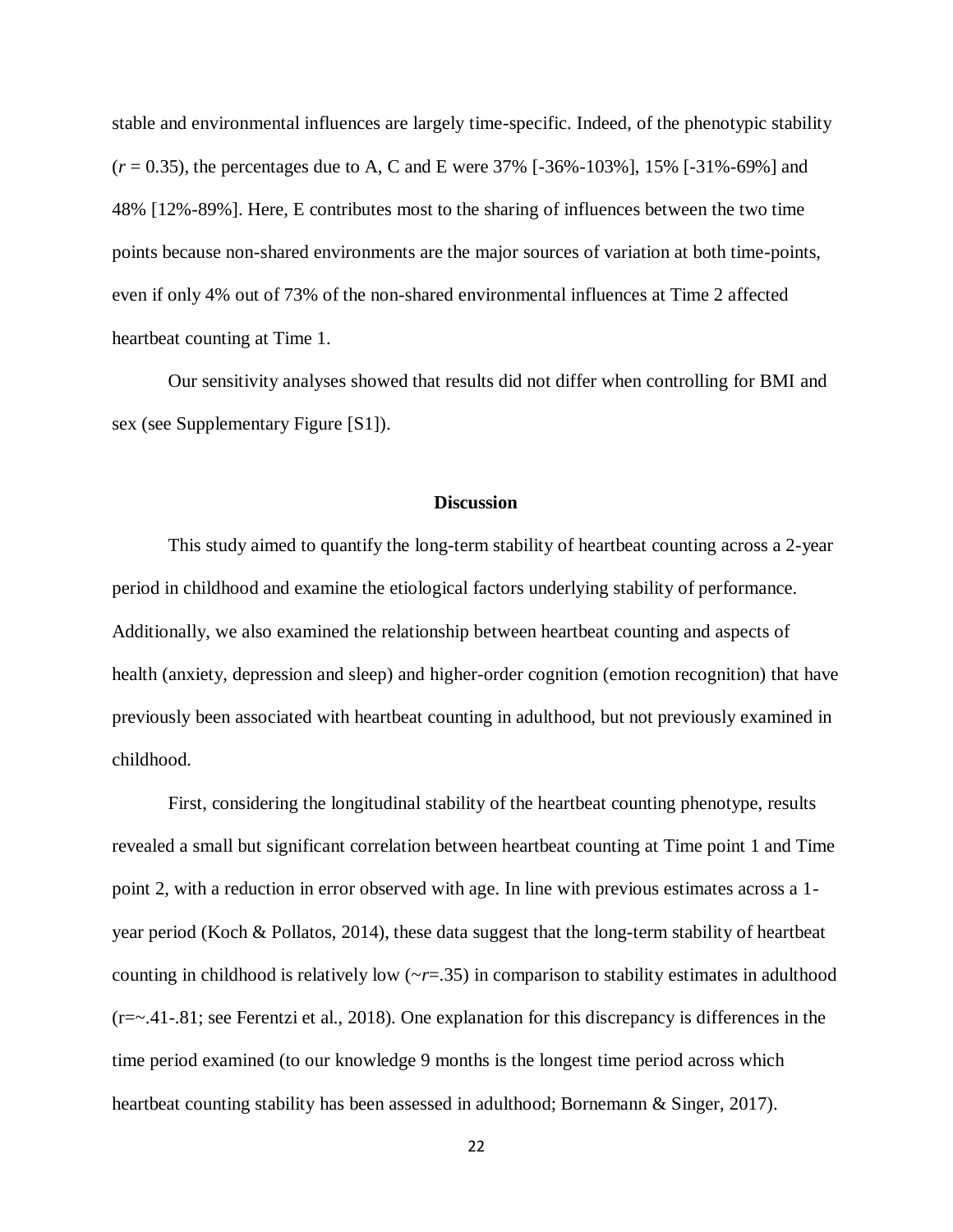However, as estimates of stability in childhood over a 1-year period ( $\sim$ r=.33; Koch & Pollatos, 2014) are also lower than estimates in adulthood, this is an unlikely explanation for the pattern of results obtained. An alternative explanation is that heartbeat counting performance changes to a greater extent in childhood than in adulthood. Indeed, in the present study a reduction in error was observed from Time 1 to Time 2 suggesting that (in general), changes in heartbeat counting performance in this sample were driven by an improvement in performance with age. It is therefore possible that in childhood, heartbeat counting ability may not be fully developed or it may not have reached adult levels of stability. For example, anxiety is only moderately stable across childhood: correlations between measures at different time points are only ~*r*=0.30 (e.g., Cheesman et al., 2018). In contrast, stability in adulthood is greater, in the region of  $\sim$ *r*=.50 (e.g., Nes, Røysamb, Reichborn-Kjennerud, Harris, & Tambs, 2007) with some evidence that stability increases with age (from around  $r=0.6$  in adolescence to  $r=.80$  in adulthood; e.g., Nivard et al., 2015). As such, whilst the stability of heartbeat counting is lower in childhood than adulthood, this is consistent with a body of literature that indicates that the stability of a number of traits is lower in childhood (a time of great developmental change) as compared to adulthood.

Of course, we must also acknowledge that, in the context of questions over the validity of the heartbeat counting task as measure of interoception (e.g., Desmedt et al., 2018; Khalsa et al., 2009; Murphy et al., 2018; Ring et al., 2015; Zamariola et al., 2018), we cannot confidently infer the long-term stability of interoception across middle childhood from these data. Even if the heartbeat counting task can be considered a valid measure of interoception, it is also possible that that low long-term stability of heartbeat counting reflects unreliability of the measure, particularly across middle childhood. Indeed, as the long-term stability of heartbeat counting performance is likely a product of both the test re-test reliability of the measure and the extent to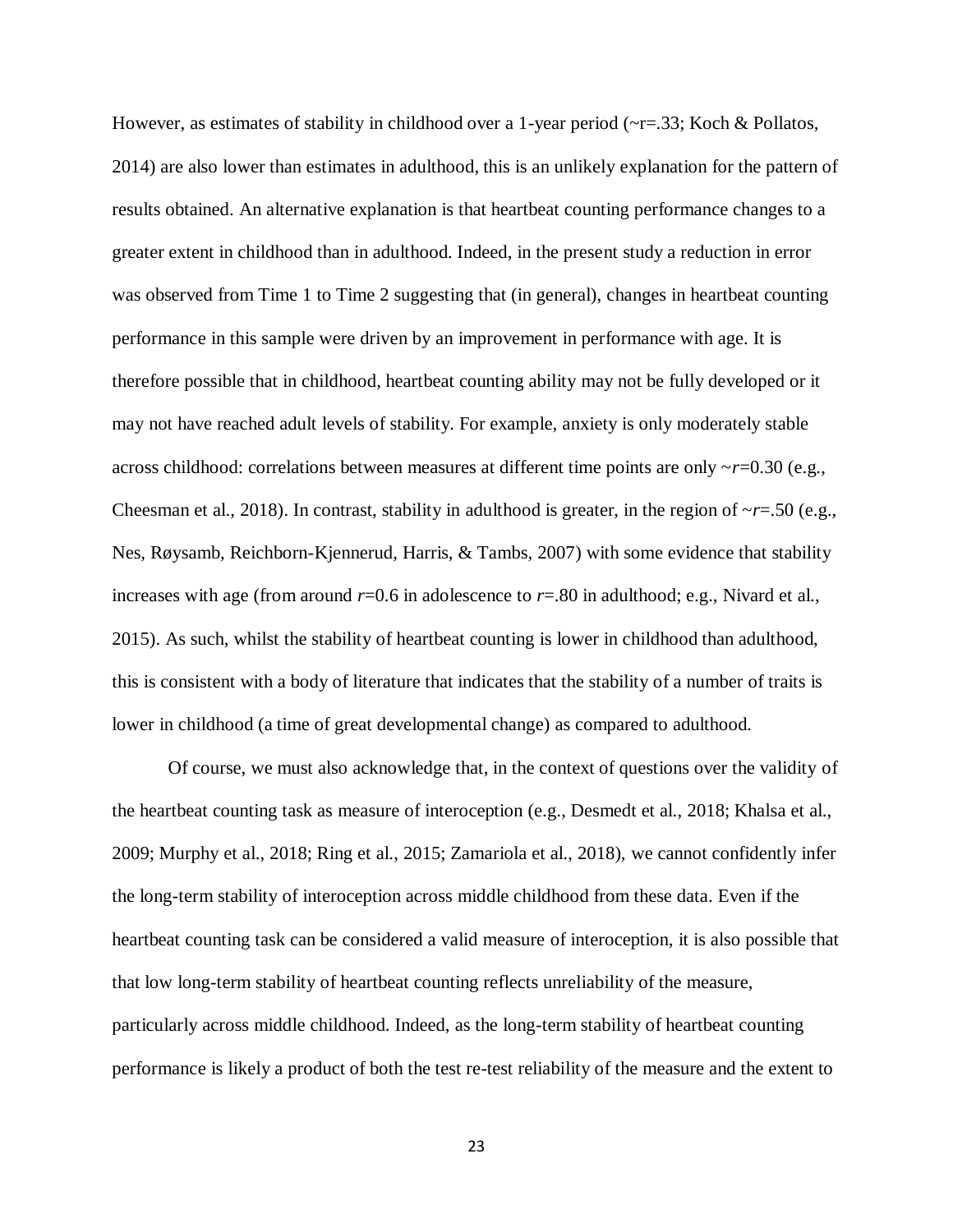which heartbeat counting is an enduring trait, further research into the short term test-re-test reliability of the measure across middle childhood is required to determine the extent to which task reliability and/or developmental change underlies the long-term stability of heartbeat counting in middle childhood. Alternatively, however, it may be that performance on the heartbeat counting task is largely state-dependent. Given some evidence that time-specific person-situational factors are related to performance in adulthood (e.g., Wittkamp et al., 2018), it may be that state-specific effects have a greater influence on performance in middle-childhood. Future research assessing both short- and long-term stability, using multiple measures of interoception, may help to disentangle these possibilities.

Turning to our twin model-fitting results, our main finding is that the primary factor influencing variation in heartbeat counting at each time-point is the non-shared environment. Such individual-specific environments accounted for the greatest proportion of variance at both time points, 64% and 73% at Time 1 and Time 2, respectively. In terms of the etiological factors underlying performance, some caution is required given that the sample size employed here is small for a twin study. As a result, we have limited statistical power to test the significance of genetic and shared environmental parameters. We therefore discuss the results for the genetic and shared environment components of variance with caution, as most estimates have confidence intervals that cross zero. The heritability of heartbeat counting dropped between Time 1 and Time 2 from 30% to 6%. No new genetic influences were observed at Time 2, suggesting that genetic influences across this age-range are entirely stable. In contrast, shared environmental influences increased from 6% to 22%, with most of the influence at Time 2 due to new environmental factors.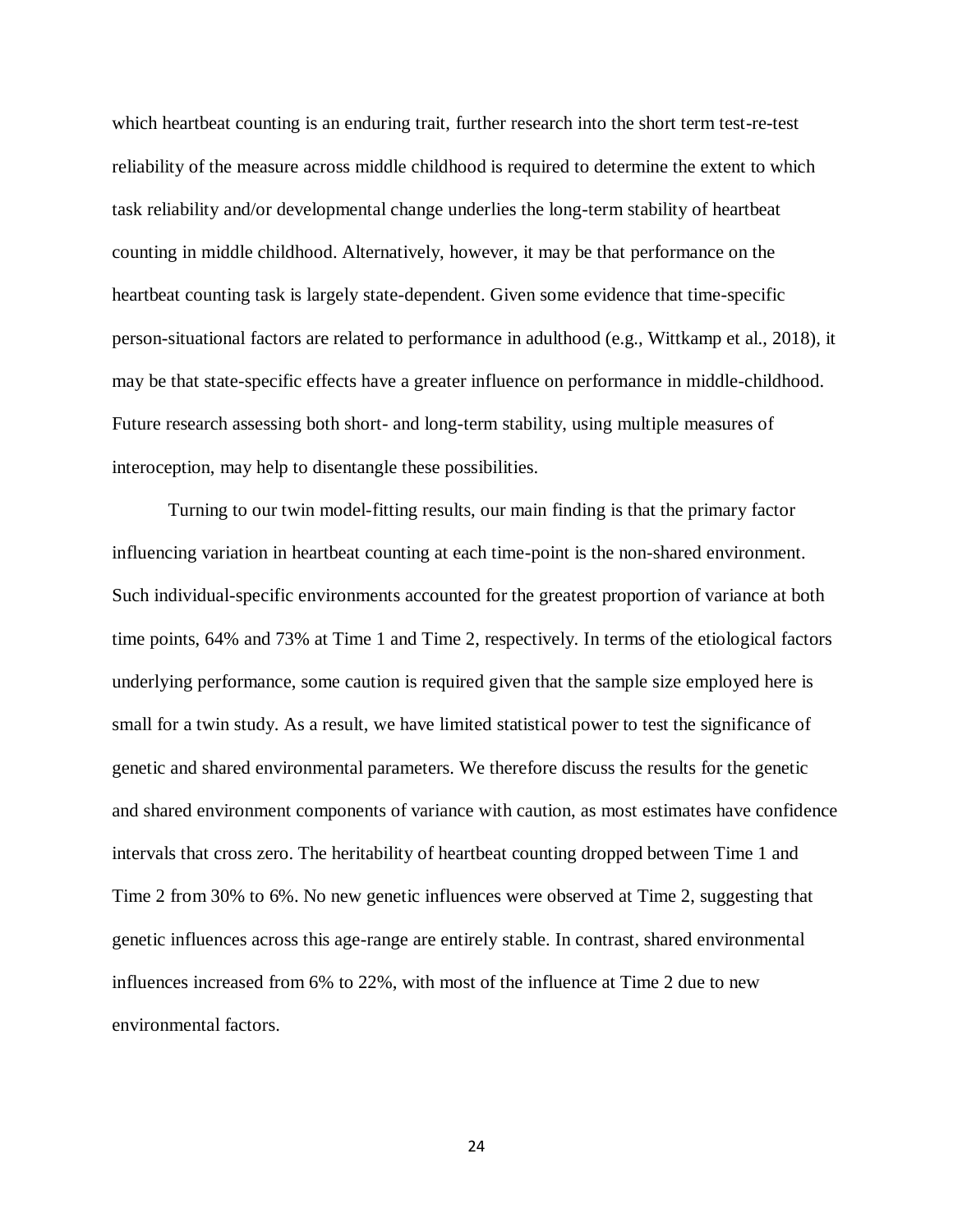In terms of the etiological factors underlying long-term stability, results from genetic analyses suggest that the small amount of stability of heartbeat counting observed  $(r=.35)$  is driven by genetic, shared environmental and non-shared environmental factors (37%, 15% and 48%, respectively), with only non-shared environmental factors making a significant contribution to long-term stability. Although measurement error is captured in the non-shared environment component in twin studies, the large non-shared environment estimates are unlikely to be a product of measurement error alone, as this is unlikely to be stable across years. As such, it appears that time-specific non-shared environmental factors contribute significantly towards performance at both time points, but a large proportion of the observed stability is explained by the stable non-shared environmental factors. Such a pattern indicates that heartbeat counting performance, both performance at each time point and stability, is driven largely by childspecific factors – factors that make individuals in the same family different. Whilst these data cannot elucidate what factors these may be, various non-shared factors are likely to contribute to both time-specific performance and long-term stability. This may include factors related to the administration of the heartbeat counting task (e.g., Wittkamp et al., 2018), experience-based factors that may influence performance (e.g., heart rate knowledge; Ring et al., 2015), as well as factors that shape individual differences in the ability to perceive one's heartbeat (e.g. chance or environmentally-driven changes in blood pressure or resting heart rate; see Murphy et al., 2018). Future research should seek to replicate this finding of the primary importance of non-shared environmental influences, and to identify the specific physiological and psychological factors that contribute to this component of variance. In particular, further research using a control task would be useful to elucidate whether the stability of non-shared environmental factors is a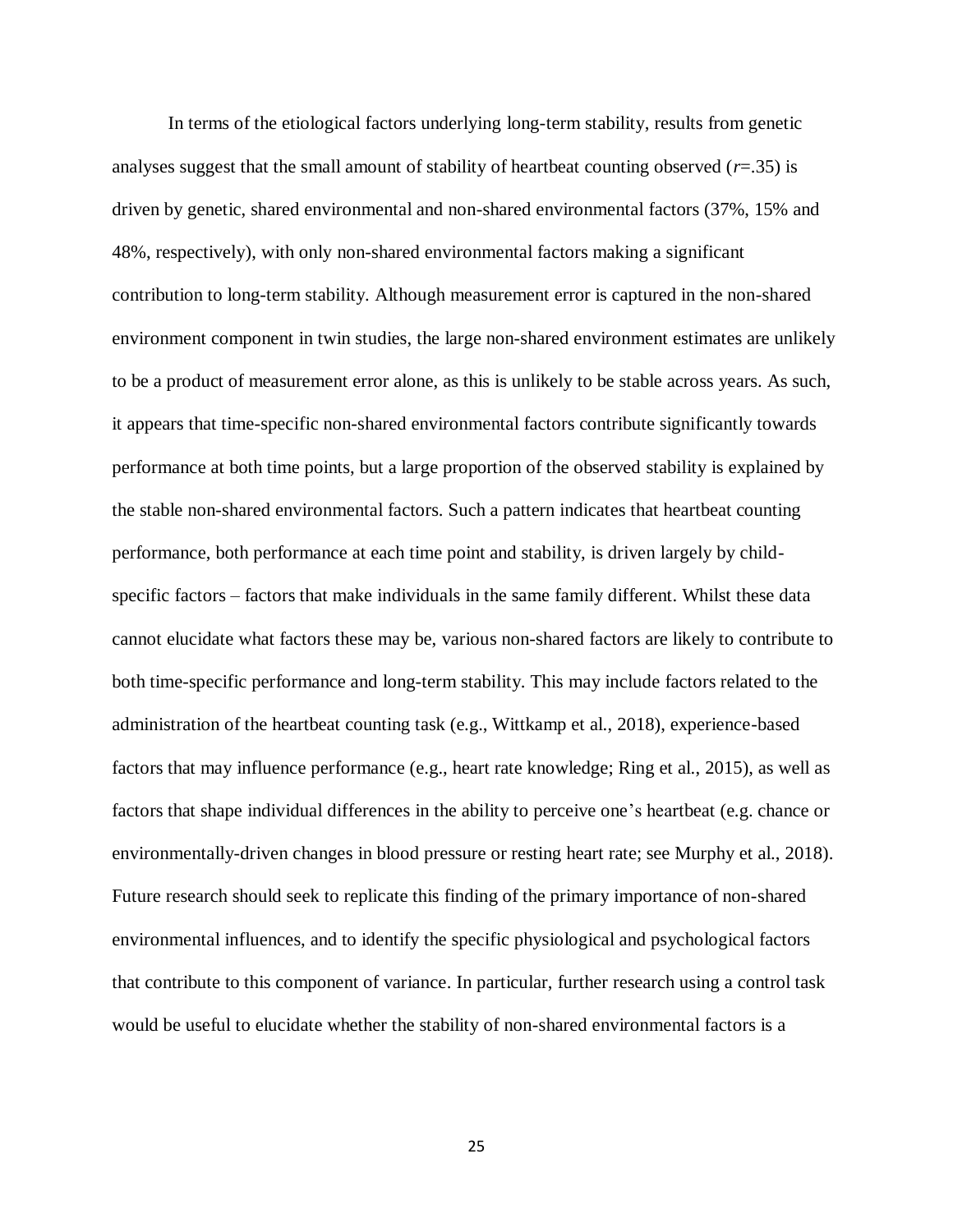product of task administration (e.g., similarity of testing sessions) or reflects enduring childspecific factors that shape individual differences in heartbeat counting ability.

As noted above, several other findings emerge from the data pertaining to genetic and shared environmental influences, but statistical power is too low to have high confidence in these results. Whilst genetic and shared-environmental factors did not significantly contribute towards time-specific performance or stability, it is still notable that genetic factors remained stable over time – all of the genetic variance at Time 2 was explained by variance at Time 1 – though in comparison to Time 1 (reported in Eley et al., 2007) the genetic influence at Time 2 was much lower. In contrast, shared environmental factors were largely time-specific and showed an increase from Time 1 to Time 2. This observation must be treated with some caution: when power is low, it is difficult to distinguish genetic from shared environmental influences. As such, we cannot be certain which makes a greater contribution towards long-term stability. Nevertheless, these data suggest some role of genetic and shared-environmental factors to heartbeat counting performance and highlight a need for further research into the etiology of heartbeat counting performance, and the etiology of individual differences in interoception more broadly, in larger samples.

In addition to answering questions regarding the factors underlying stability, a secondary question concerned the relationship between heartbeat counting and health/cognition during middle childhood. Contrary to predictions based on previously-reported associations in adulthood (e.g., Ewing et al., 2017; Khalsa & Lapidus, 2016; Terasawa et al., 2014), no significant relationship between heartbeat counting and anxiety, depression, sleep problems or emotion recognition was observed in this sample of children at either Time 1 or Time 2 after correction for multiple comparisons. There are several possible explanations for this lack of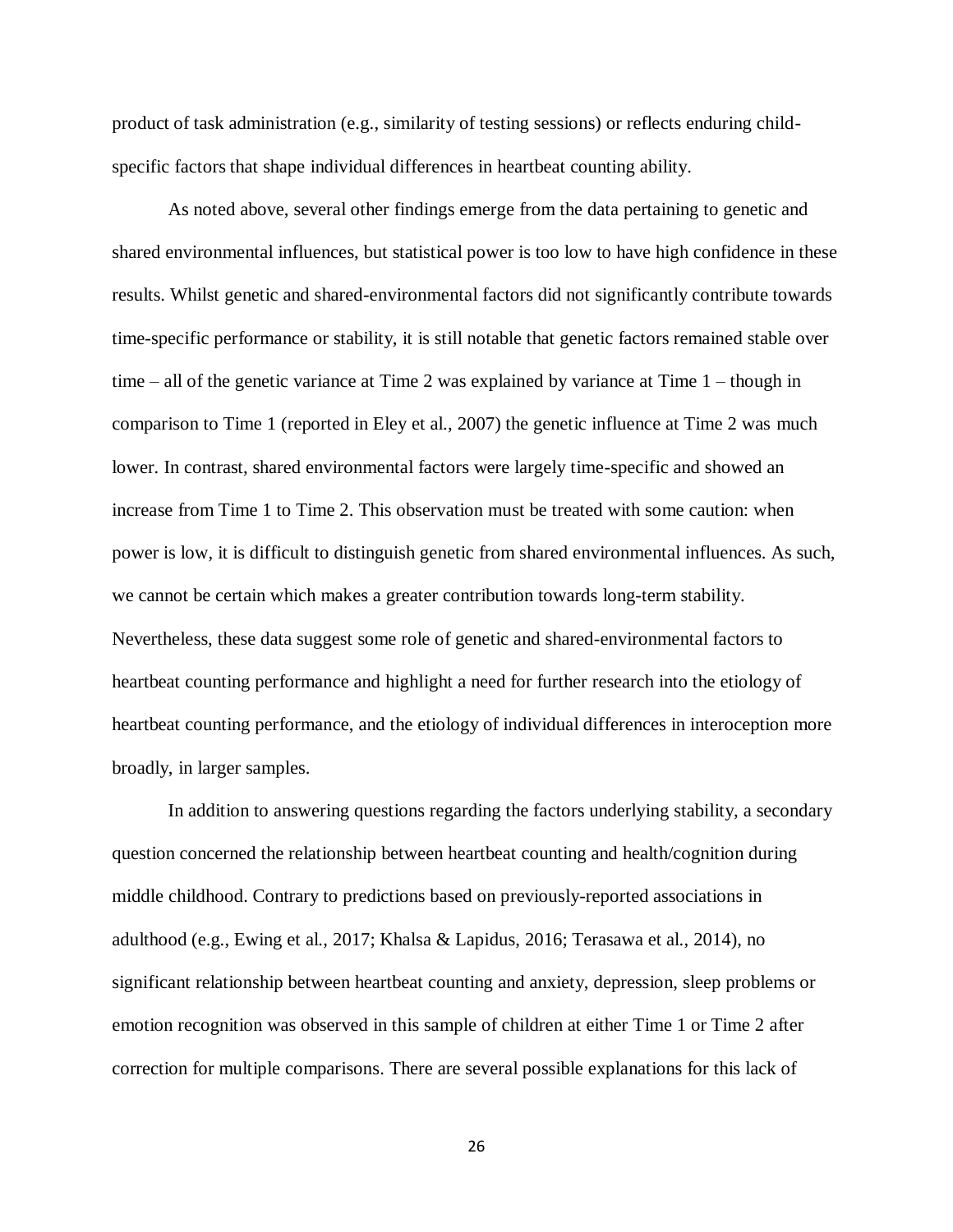significant correlations. First, this sample was comprised mostly of highly-anxious individuals and it is possible that the relationship between heartbeat counting and the factors examined here may differ as a function of anxiety levels. However, as low-anxiety control participants were also studied, and no relationship was observed between heartbeat counting and anxiety, it is unlikely that this provides a full explanation of these findings. Second, it is of course possible that the relationship between interoception and mental health/cognition emerges over the course of development. If, as has been suggested by Murphy et al., (2017; 2019), adolescence is a sensitive period for interoceptive development (and the heartbeat counting task can be considered a measure of interoception), it is possible that the relationship between interoception and mental health/cognition emerges at a later stage of development. Third, it must also be noted that in this sample very few children met criteria to be considered a good heartbeat perceiver. As such, it is possible that this also contributes towards the absence of previously reported relationships between heartbeat counting and aspects of health and higher order cognition. Of course, a final possibility is that unreliability of the heartbeat counting task may also contribute towards the lack of significant associations between scores on this task and other measures. Indeed, as highlighted throughout, the validity of this measure remains under question with various non-interoceptive factors thought to contribute towards task performance (e.g., Desmedt et al., 2018; Khalsa et al., 2009; Murphy et al., 2018; Zamariola et al., 2018). As a number of these possible confounds (e.g., heart rate knowledge, systolic blood pressure) were not controlled for here (given that the data were collected prior to the outlining of appropriate controls), it is not possible to conclude that associations between heartbeat counting and aspects of health and cognition would not be found in childhood if the full range of controls were employed. However, given that associations in adulthood have been reported without using these controls, this again is unlikely to fully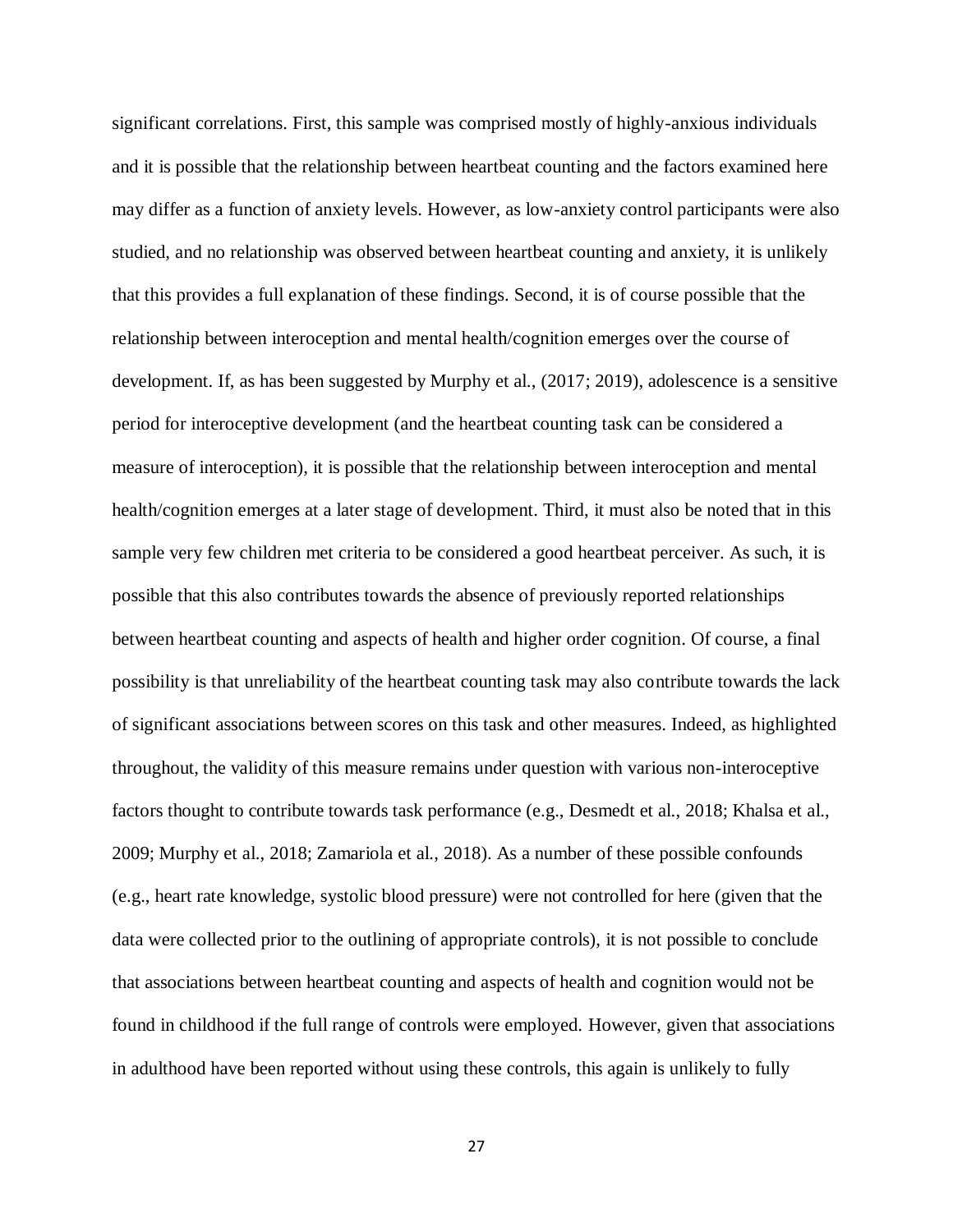explain the pattern of results unless it is assumed that these confounds are likely to have a larger impact in childhood than adulthood. These data highlight an urgent need to examine the relevance of interoception to health and cognition across development using valid measures of interoception.

Despite the absence of significant relationships between heartbeat counting and aspects of health (anxiety, depression or sleep) and higher order cognition after correction for multiple comparisons, it is notable that when considering the relationship between heartbeat counting at Time 1 and emotion recognition ability at Time 2 a significant relationship emerged. Better heartbeat counting performance at Time 1 was marginally associated with better emotion recognition performance at Time 2. Likewise, certain anxiety subscales (e.g., social phobia) were associated with heartbeat counting and an association between heartbeat counting and the recognition of sadness and happiness was observed. Although these relationships did not survive correction for multiple comparisons, and therefore some caution is required, they are consistent with the proposed relationship between interoception and social abilities (emotion recognition and social phobia; e.g., Terasawa et al., 2014; Clark & Wells, 1995). Given that some of these relationships (e.g., emotion recognition and interoception) have not been observed at earlier stages of development (4-6 years; Schaan et al., 2019) these data may be taken to suggest that these relationships may begin to emerge in middle-childhood. As such, further research into the relationship between social cognition and interoception in childhood is warranted and would benefit from the use of multiple measures of interoceptive ability.

Notwithstanding the importance of these data we must acknowledge certain limitations. First, as this study involved re-examination of historical data, a number of factors were not controlled for (e.g., differences in heart rate physiology, knowledge of resting heart rate or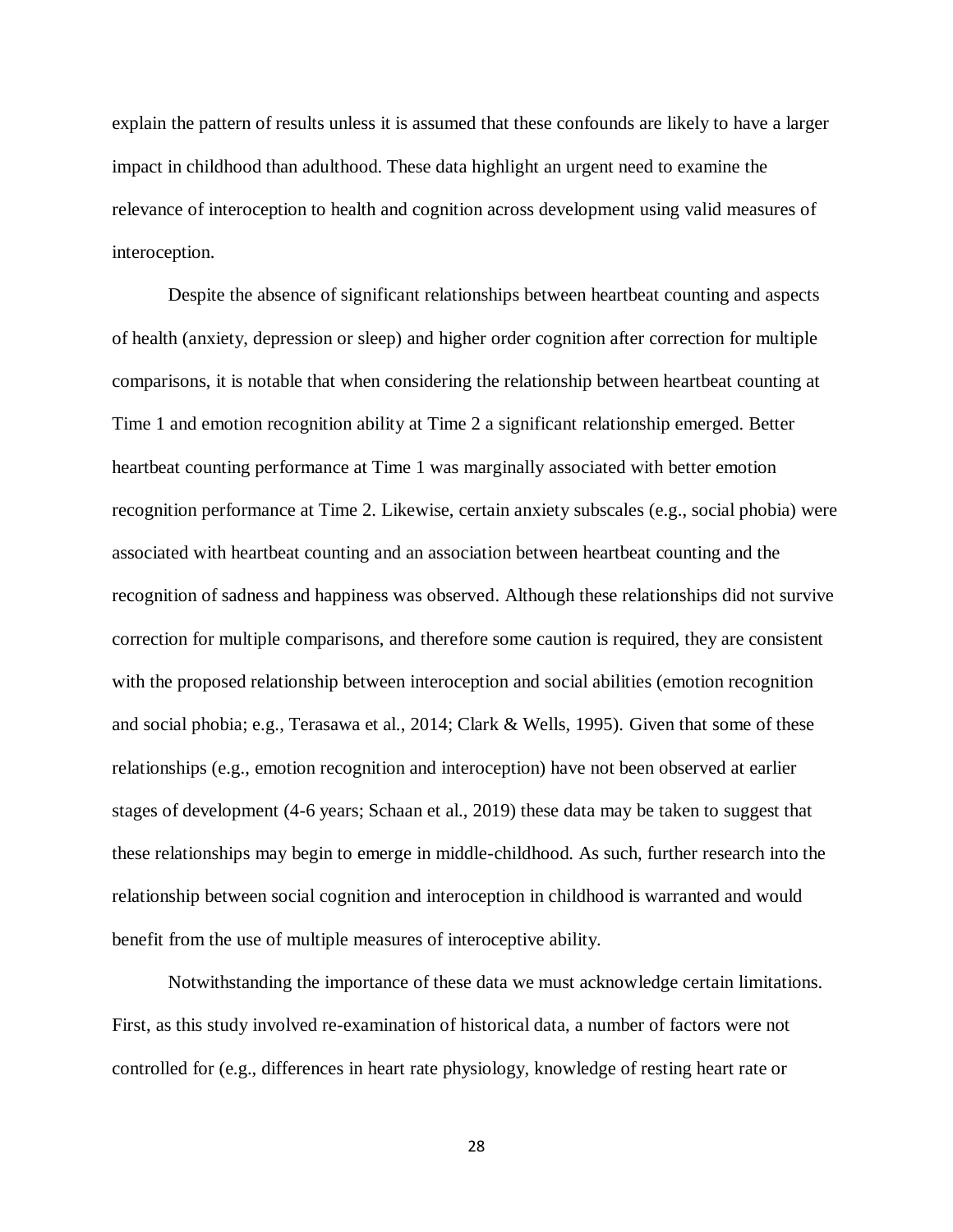physical activity), and a control task was not utilized. However, given that few studies employ the full range of control variables advocated by Murphy et al., (2018), these data provide a crucial understanding of the etiological factors underlying the long-term stability of the heartbeat counting task, and the relationship between the measure and health and cognition, as the task is routinely administered. Second, it is important to acknowledge that given low statistical power the results of the genetic analyses must be treated with some caution. Nevertheless, this one of the largest samples available in studies of heartbeat counting performance in childhood, and is a rare genetically-sensitive resource. We were able to draw several conclusions with confidence, particularly that non-shared environmental factors are the driver of stability and time-specific differences in performance. These data provide the first description of the etiological factors underlying the long-term stability of performance on the heartbeat counting task, highlighting that individual-specific factors play a fundamental role over time.

 In conclusion, this study sought to examine the long-term stability of heartbeat counting over a 2-year period in childhood and the etiological factors underlying stability. Results revealed low stability in childhood, with non-shared environmental factors substantially contributing to both time-specific performance and stability. Contrary to predictions, heartbeat counting was not associated with health or higher order cognition in this sample. These data contribute towards the growing debate surrounding the heartbeat counting task, suggesting that low stability may reflect either the unreliability of the measure, or that heartbeat counting is not a stable trait. Identification of the individual-specific factors contributing to stability of performance may shed light on the validity of the measure for quantifying individual differences in interoception.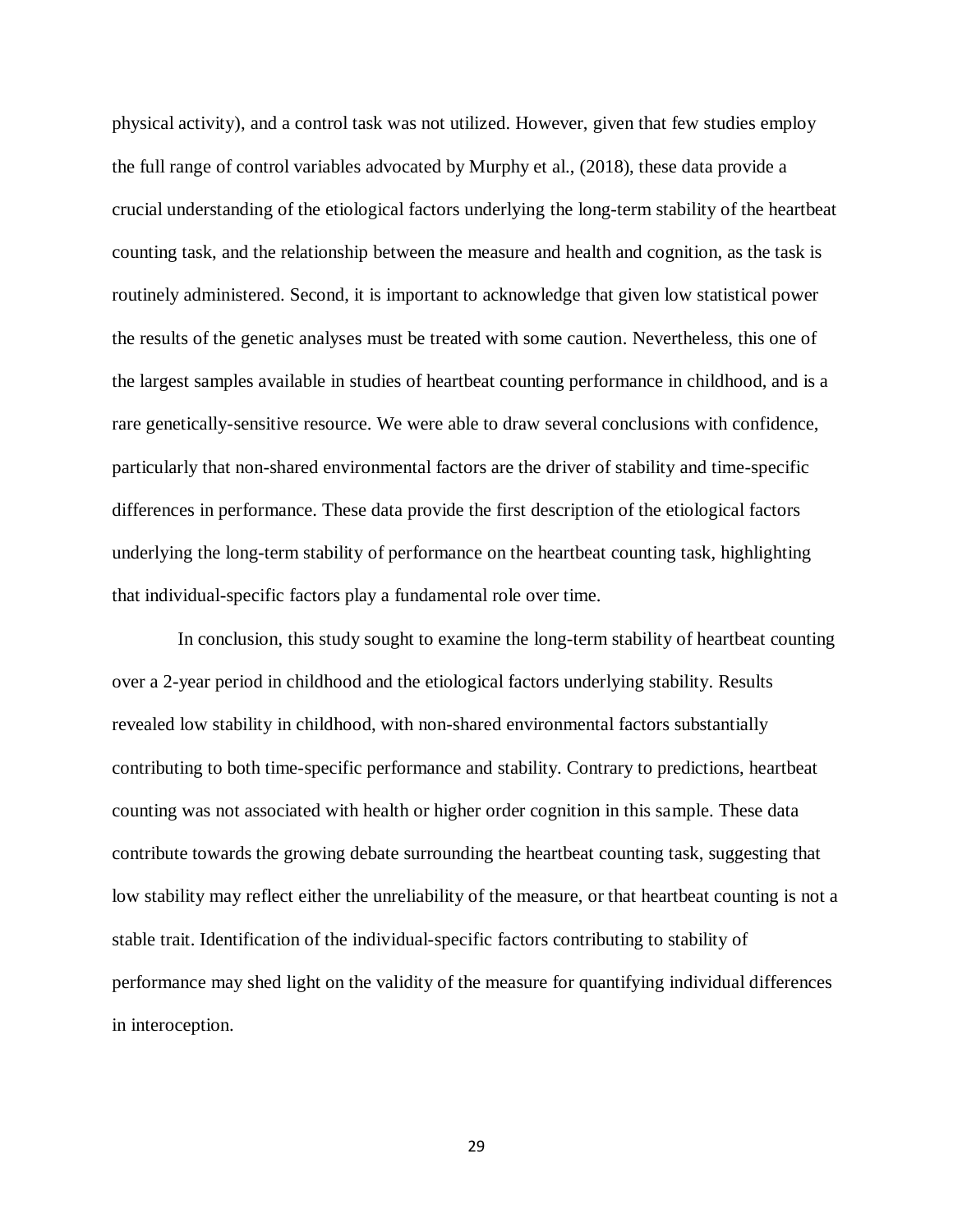#### **Acknowledgements**

The ECHO study was supported by a Career Development Award from the UK MRC to T. C. Eley (G120/635). T. C. Eley is part-funded by a program grant from the UK Medical Research Council (MR/M021475/1). This study presents independent research part-funded by the National Institute for Health Research (NIHR) Biomedical Research Centre at South London and Maudsley NHS Foundation Trust and King's College London. The views expressed are those of the author(s) and not necessarily those of the NHS, the NIHR or the Department of Health. JM and RC are both supported by doctoral studentships from the ESRC. GB was supported by the Baily Thomas Trust. AE is supported by the Wellcome Trust (200796).

#### **Disclosures:**

Alice Gregory is an advisor for a project sponsored by Johnson's Baby. She has written a book Nodding Off (Bloomsbury Sigma, 2018) and has a contract for a second book Sleepy Pebble (Nobrow). She is a regular contributor to BBC Focus magazine and has contributed to other outlets (such as The Conversation, The Guardian and Balance Magazine). She occasionally receives sample products related to sleep (e.g. blue light blocking glasses) and has given a paid talk to a business.

#### **Data Availability Statement:**

The data that support the findings of this study are available from the corresponding author upon reasonable request.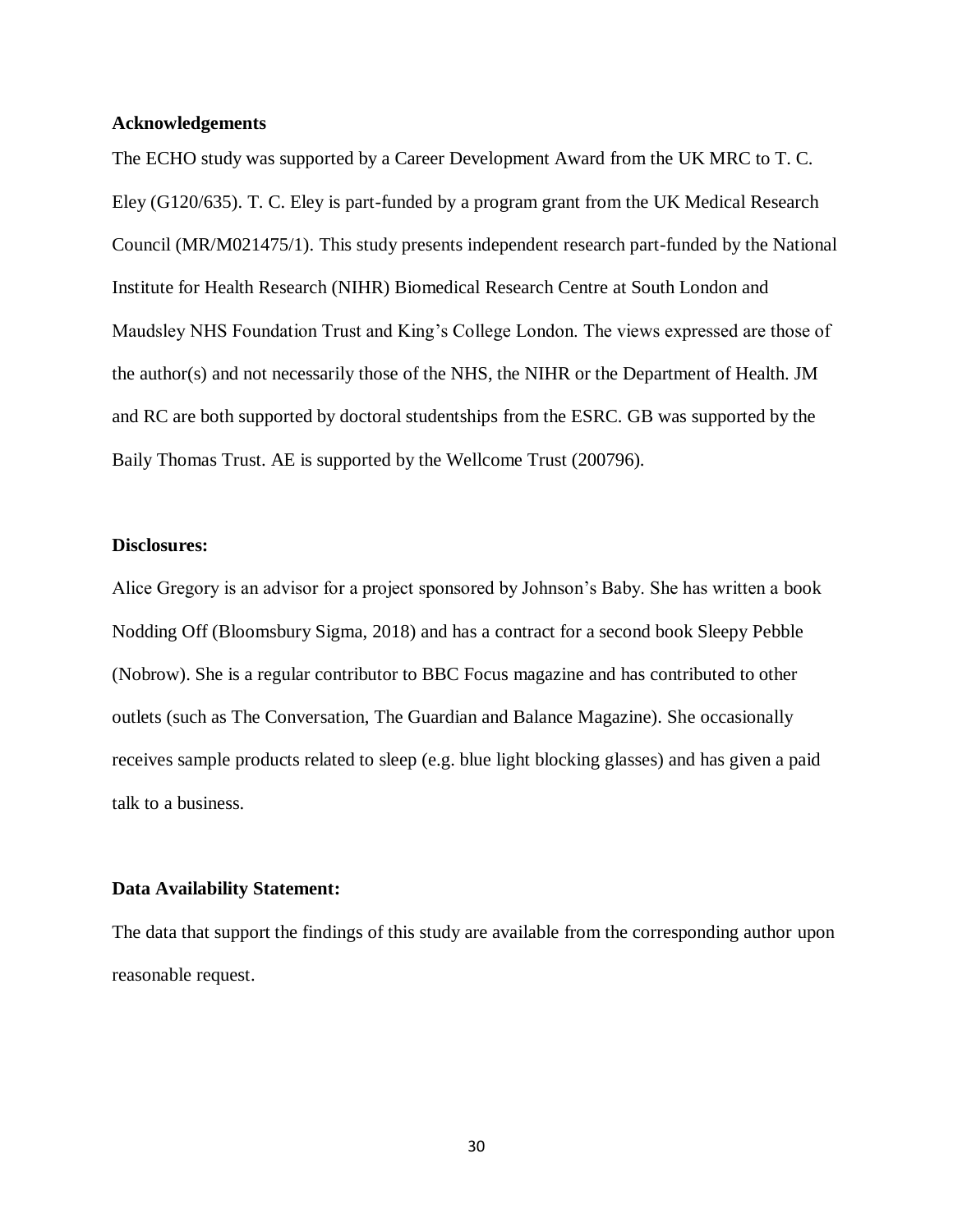#### **References**

- Birmaher, B., Brent, D. A., Chiappetta, L., Bridge, J., Monga, S., & Baugher, M. (1999). Psychometric properties of the Screen for Child Anxiety Related Emotional Disorders (SCARED): a replication study. *Journal of the American Academy of Child and Adolescent Psychiatry*, *38*(10), 1230–1236. doi:10.1097/00004583-199910000-00011
- Birmaher, B., Khetarpal, S., Brent, D., Cully, M., Balach, L., Kaufman, J., & Neer, S. M. (1997). The screen for child anxiety related emotional disorders (SCARED): Scale construction and psychometric characteristics. *Journal of the American Academy of Child & Adolescent Psychiatry*, *36*(4), 545-553.
- Bornemann, B., & Singer, T. (2017). Taking time to feel our body: Steady increases in heartbeat perception accuracy and decreases in alexithymia over 9 months of contemplative mental training. *Psychophysiology*, *54*(3), 469–482. doi:10.1111/psyp.12790
- Cheesman, R., Purves, K. L., Pingault, J. B., Breen, G., Plomin, R., & Eley, T. C. (2018). Extracting stability increases the SNP heritability of emotional problems in young people. *Translational psychiatry, 8*(1), 223.
- Clark, D.M., & Wells, A. A cognitive model of social phobia. R.G Heimberg, M.R Liebowitz, D.A Hope, F. R Schneier (Eds.), Social phobia: diagnosis, assessment and treatment, Guilford Press, New York (1995), pp. 69-93
- Craig, A. D. (2002). How do you feel? Interoception: the sense of the physiological condition of the body. *Nature Reviews. Neuroscience*, *3*(8), 655–666. doi:10.1038/nrn894
- Dale, A., & Anderson, D. (1978). Information variables in voluntary control and classical conditioning of heart rate: Field dependence and heart-rate perception. *Perceptual and Motor Skills*.
- Desmedt, O., Luminet, O., & Corneille, O. (2018). The heartbeat counting task largely involves non-interoceptive processes: Evidence from both the original and an adapted counting task. *Biological Psychology*, *138*, 185–188. doi:10.1016/j.biopsycho.2018.09.004
- Dunn, B. D., Galton, H. C., Morgan, R., Evans, D., Oliver, C., Meyer, M., … Dalgleish, T. (2010). Listening to your heart. How interoception shapes emotion experience and intuitive decision making. *Psychological Science*, *21*(12), 1835–1844. doi:10.1177/0956797610389191
- Ehlers, A., & Breuer, P. (1992). Increased cardiac awareness in panic disorder. *Journal of abnormal psychology*, *101*(3), 371-382.
- Ehlers, A., & Breuer, P. (1992). Increased cardiac awareness in panic disorder. *Journal of Abnormal Psychology*, *101*(3), 371–382. doi:10.1037/0021-843X.101.3.371
- Ehlers, A., Breuer, P., Dohn, D., & Fiegenbaum, W. (1995). Heart beat perception and panic disorder: Possible explanations for discrepant findings. *Behaviour Research and Therapy*, *33*, 69-76.
- Eley, T. C., Gregory, A. M., Clark, D. M., & Ehlers, A. (2007). Feeling anxious: a twin study of panic/somatic ratings, anxiety sensitivity and heartbeat perception in children. *Journal of*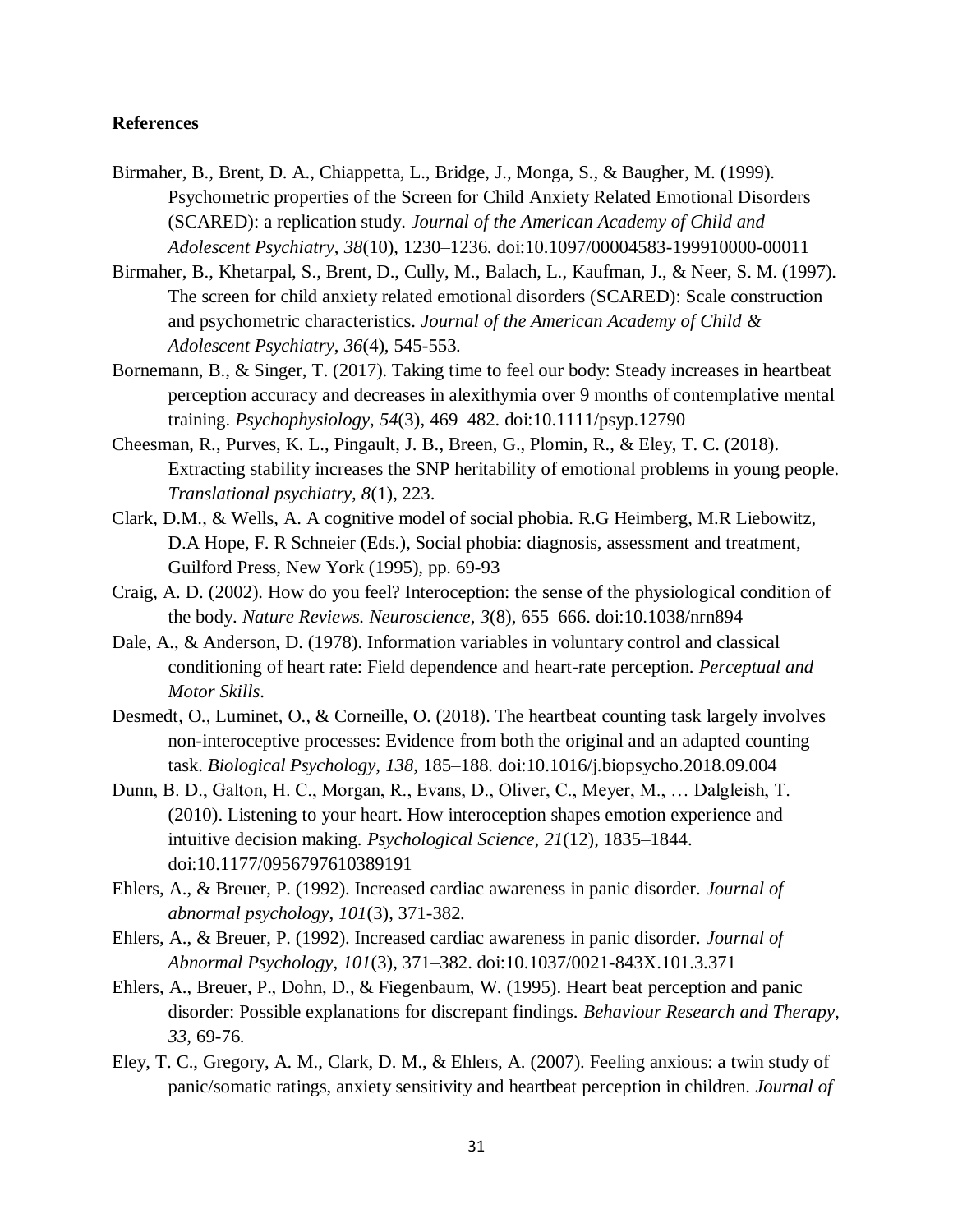*Child Psychology and Psychiatry, and Allied Disciplines*, *48*(12), 1184–1191. doi:10.1111/j.1469-7610.2007.01838.x

- Eley, T. C., Stirling, L., Ehlers, A., Gregory, A. M., & Clark, D. M. (2004). Heart-beat perception, panic/somatic symptoms and anxiety sensitivity in children. *Behaviour Research and Therapy*, *42*(4), 439–448. doi:10.1016/S0005-7967(03)00152-9
- Ewing, D. L., Manassei, M., Gould van Praag, C., Philippides, A. O., Critchley, H. D., & Garfinkel, S. N. (2017). Sleep and the heart: Interoceptive differences linked to poor experiential sleep quality in anxiety and depression. *Biological Psychology*, *127*, 163– 172. doi:10.1016/j.biopsycho.2017.05.011
- Ferentzi, E., Drew, R., Tihanyi, B. T., & Köteles, F. (2018). Interoceptive accuracy and body awareness - Temporal and longitudinal associations in a non-clinical sample. *Physiology & Behavior*, *184*, 100–107. doi:10.1016/j.physbeh.2017.11.015
- Grabauskaitė, A., Baranauskas, M., & Griškova-Bulanova, I. (2017). Interoception and gender: What aspects should we pay attention to?. *Consciousness and cognition, 48*, 129-137.
- Gregory, A. M., Rijsdijk, F. V., Dahl, R. E., McGuffin, P., & Eley, T. C. (2006). Associations between sleep problems, anxiety, and depression in twins at 8 years of age. *Pediatrics*, *118*(3), 1124-1132.
- Herbert, B. M., Herbert, C., & Pollatos, O. (2011). On the relationship between interoceptive awareness and alexithymia: is interoceptive awareness related to emotional awareness? *Journal of Personality*, *79*(5), 1149–1175. doi:10.1111/j.1467-6494.2011.00717.x
- Khalsa, S S, Rudrauf, D., Sandesara, C., Olshansky, B., & Tranel, D. (2009). Bolus isoproterenol infusions provide a reliable method for assessing interoceptive awareness. *International Journal of Psychophysiology*, *72*(1), 34–45. doi:10.1016/j.ijpsycho.2008.08.010
- Khalsa, Sahib S, & Lapidus, R. C. (2016). Can Interoception Improve the Pragmatic Search for Biomarkers in Psychiatry? *Frontiers in Psychiatry*, *7*, 121. doi:10.3389/fpsyt.2016.00121
- Khalsa, Sahib S, Adolphs, R., Cameron, O. G., Critchley, H. D., Davenport, P. W., Feinstein, J. S., … Interoception Summit 2016 participants. (2018). Interoception and mental health: A roadmap. *Biological Psychiatry : Cognitive Neuroscience and Neuroimaging*, *3*(6), 501–513. doi:10.1016/j.bpsc.2017.12.004
- Koch, A., & Pollatos, O. (2014). Interoceptive sensitivity, body weight and eating behavior in children: a prospective study. *Frontiers in Psychology*, *5*, 1003. doi:10.3389/fpsyg.2014.01003
- Kovacs, M. (1985). The children's depression, inventory (CDI). *Psychopharmacology Bulletin*, *21*(4), 995–998.
- Lau, J. Y. F., Burt, M., Leibenluft, E., Pine, D. S., Rijsdijk, F., Shiffrin, N., & Eley, T. C. (2009). Individual differences in children's facial expression recognition ability: the role of nature and nurture. *Developmental Neuropsychology*, *34*(1), 37–51. doi:10.1080/87565640802564424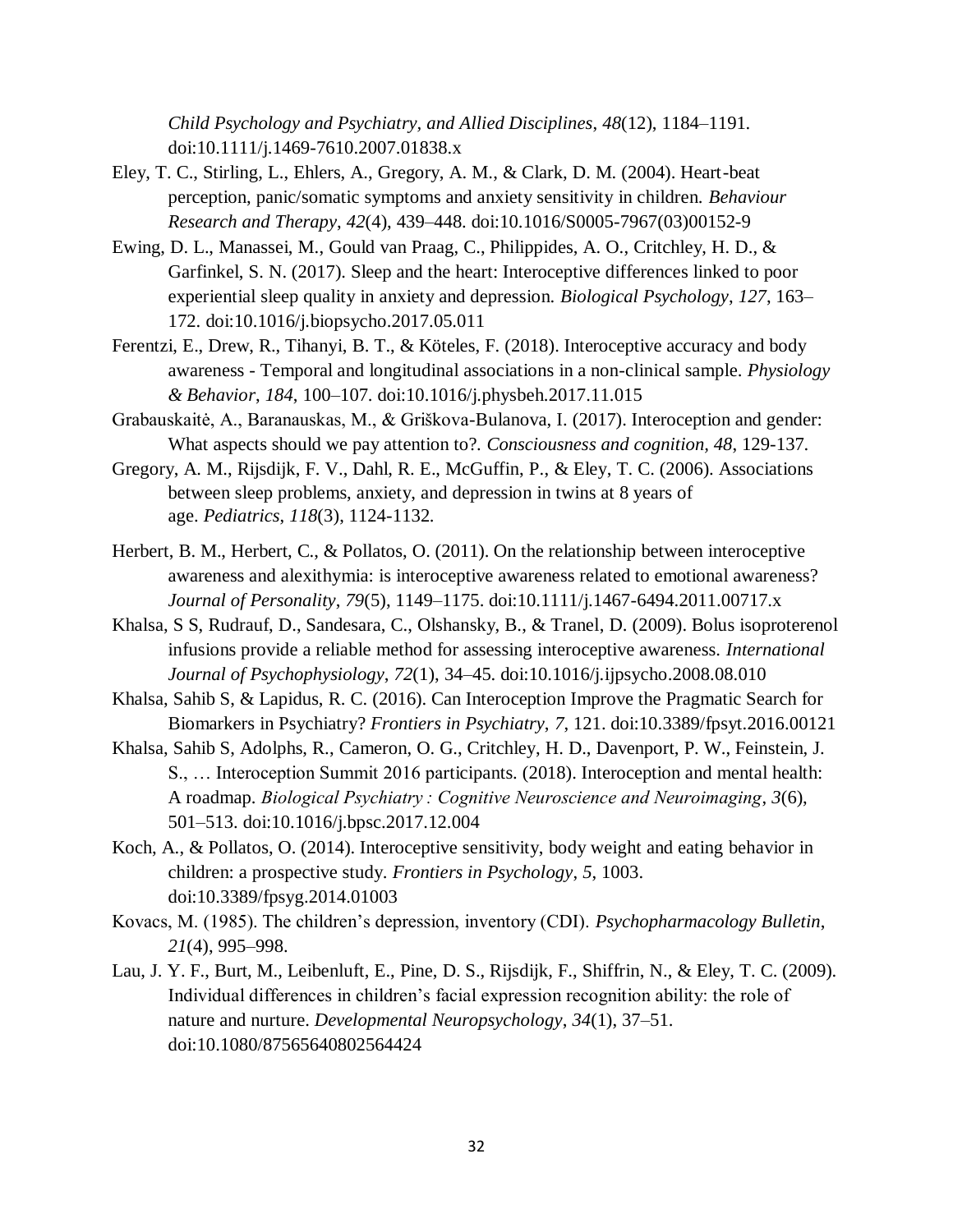- Murphy, J, Brewer, R., Catmur, C., & Bird, G. (2017). Interoception and psychopathology: A developmental neuroscience perspective. *Developmental Cognitive Neuroscience*, *23*, 45–56. doi:10.1016/j.dcn.2016.12.006
- Murphy, J., Brewer, R., Hobson, H., Catmur, C., & Bird, G. (2018). Is alexithymia characterised by impaired interoception? Further evidence, the importance of control variables, and the problems with the Heartbeat Counting Task. *Biological psychology, 136*, 189-197.
- Murphy, J., Viding, E & Bird, G., (2019). Does atypical interoception following physical change contribute to sex differences in mental illness? *Psychological Review*.
- Mussgay, L., Klinkenberg, N., & Rüddel, H. (1999). Heart Beat Perception in Patients with Depressive, Somatoform, and Personality Disorders. *Journal of Psychophysiology*, *13*(1), 27–36. doi:10.1027//0269-8803.13.1.27
- Neale, M.C., Hunter, M.D., Pritikin, J.N., Zahery, M., Brick, T.R., Kirkpatrick, R.M., Estabrook, R., Bates, T.C., Maes, H.H. and Boker, S.M. (2016). OpenMx 2.0: Extended structural equation and statistical modeling. Psychometrika, 81(2), pp.535-549.
- Nes, R. B., Røysamb, E., Reichborn-Kjennerud, T., Harris, J. R., & Tambs, K. (2007). Symptoms of anxiety and depression in young adults: genetic and environmental influences on stability and change. *Twin Research and Human Genetics*, *10*(3), 450-461.
- Nivard, M. G., Dolan, C. V., Kendler, K. S., Kan, K. J., Willemsen, G., Van Beijsterveldt, C. E. M., ... & Middeldorp, C. M. (2015). Stability in symptoms of anxiety and depression as a function of genotype and environment: a longitudinal twin study from ages 3 to 63 years. *Psychological medicine*, *45*(5), 1039-1049.
- Nivard, M. G., Dolan, C. V., Kendler, K. S., Kan, K. J., Willemsen, G., van Beijsterveldt, C. E. M., … Boomsma, D. I. (2015). Stability in symptoms of anxiety and depression as a function of genotype and environment: a longitudinal twin study from ages 3 to 63 years. *Psychological Medicine*, *45*(5), 1039–1049. doi:10.1017/S003329171400213X
- Owens, J. A., Spirito, A., & McGuinn, M. (2000). The Children's Sleep Habits Questionnaire (CSHQ): psychometric properties of a survey instrument for school-aged children. *Sleep*, *23*(8), 1043–1051.
- Owens, J. A., Spirito, A., McGuinn, M., & Nobile, C. (2000). Sleep habits and sleep disturbance in elementary school-aged children. *Journal of Developmental and Behavioral Pediatrics*, *21*(1), 27-36.
- Parkin, L., Morgan, R., Rosselli, A., Howard, M., Sheppard, A., Evans, D., … Dunn, B. (2014). Exploring the relationship between mindfulness and cardiac perception. *Mindfulness*, *5*(3), 298–313. doi:10.1007/s12671-012-0181-7
- Price, T. S., Freeman, B., Craig, I., Petrill, S. A., Ebersole, L., & Plomin, R. (2000). Infant zygosity can be assigned by parental report questionnaire data. *Twin Research and Human Genetics*, *3*(3), 129-133.